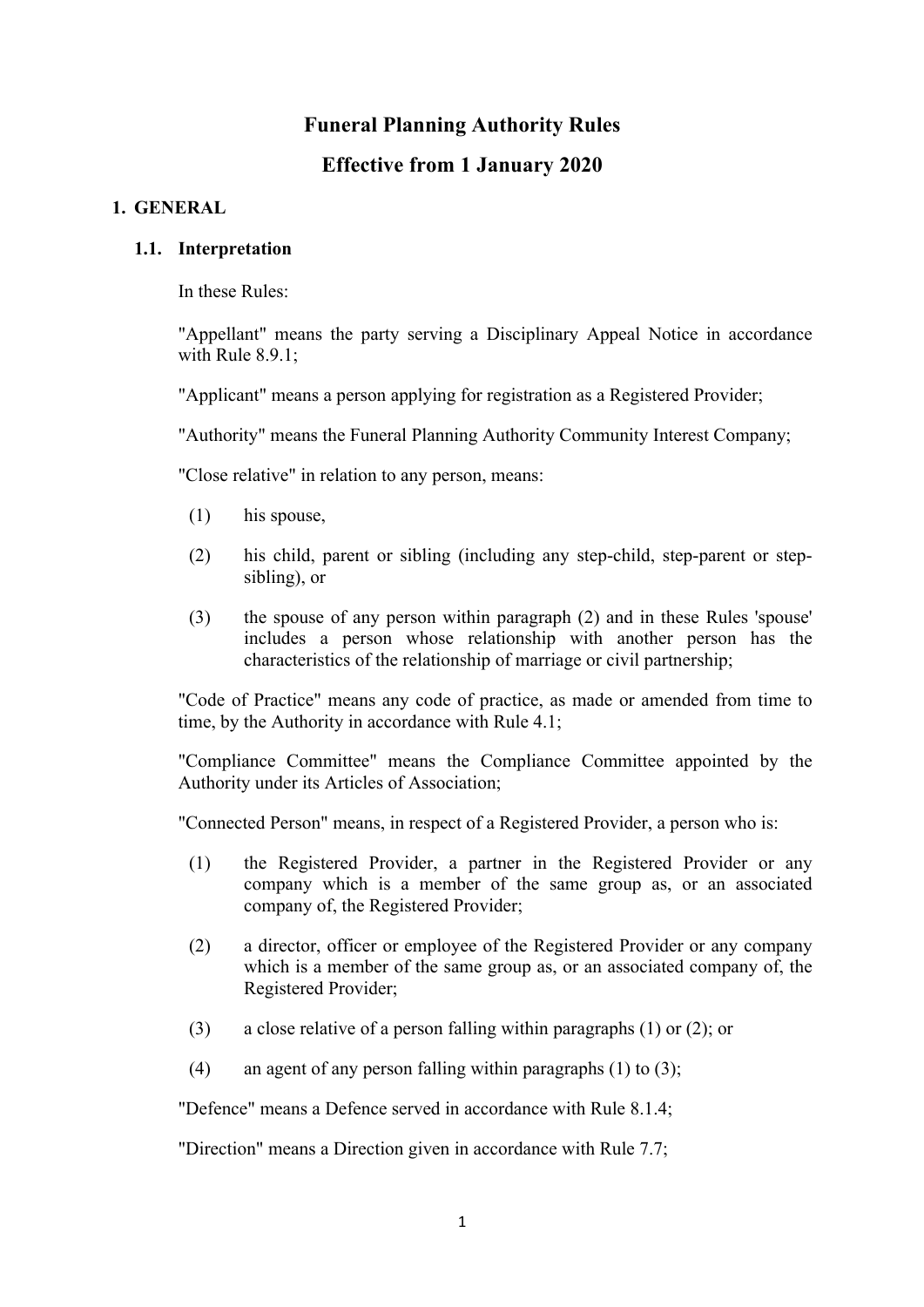"Disciplinary Appeal Tribunal" means a Disciplinary Appeal Tribunal appointed in accordance with Rule 8.10;

"Disciplinary Decision" means a Disciplinary Decision issued in accordance with Rule 8.4.1;

"Disciplinary Notice" means a Disciplinary Notice issued in accordance with Rule 8.1.3;

"Disciplinary Panel" means a Disciplinary Panel appointed in accordance with Rule 8.2.1;

"Guidance" means guidance issued by the Authority;

"Independent Person" means a person other than:

- (1) a Registered Provider, a partner in a Registered Provider or a shareholder of a Registered Provider or any company which is a member of the same group as, or an associated company of a Registered Provider;
- (2) a director, officer or employee of a Registered Provider or any company which is a member of the same group as, or an associated company of a Registered Provider;
- (3) a close relative of a person falling within paragraphs (1) to (3); or
- (4) an agent of any person falling within paragraphs (1) to (4), but the reference in paragraph (1) to a shareholder shall not include a person who is only a shareholder by virtue of his shareholding in a co-operative society within the meaning of the Industrial and Provident Societies Acts 1965 to 1978;

"Insurance-based Plan" means a funeral plan complying with Article 60.(1)(a) of the RAO;

"Investigation Notice" means an Investigation Notice issued in accordance with Rule 7.6;

"Misconduct" has the meaning given in Rule 8.1.1;

"Prescribed" means prescribed by the Authority;

"RAO" means The Financial Services and Markets Act 2000 (Regulated Activities) Order 2001 so far as it relates to the provision of funeral plan contracts;

"Registered Provider" means a person or business entity that provides funeral plans and is regulated by the Authority;

"Registration" includes periodic re-registration and cognate expressions shall be construed accordingly;

"Registration Appeal Decision" means a Registration Appeal Decision issued in accordance with Rule 3.8.5;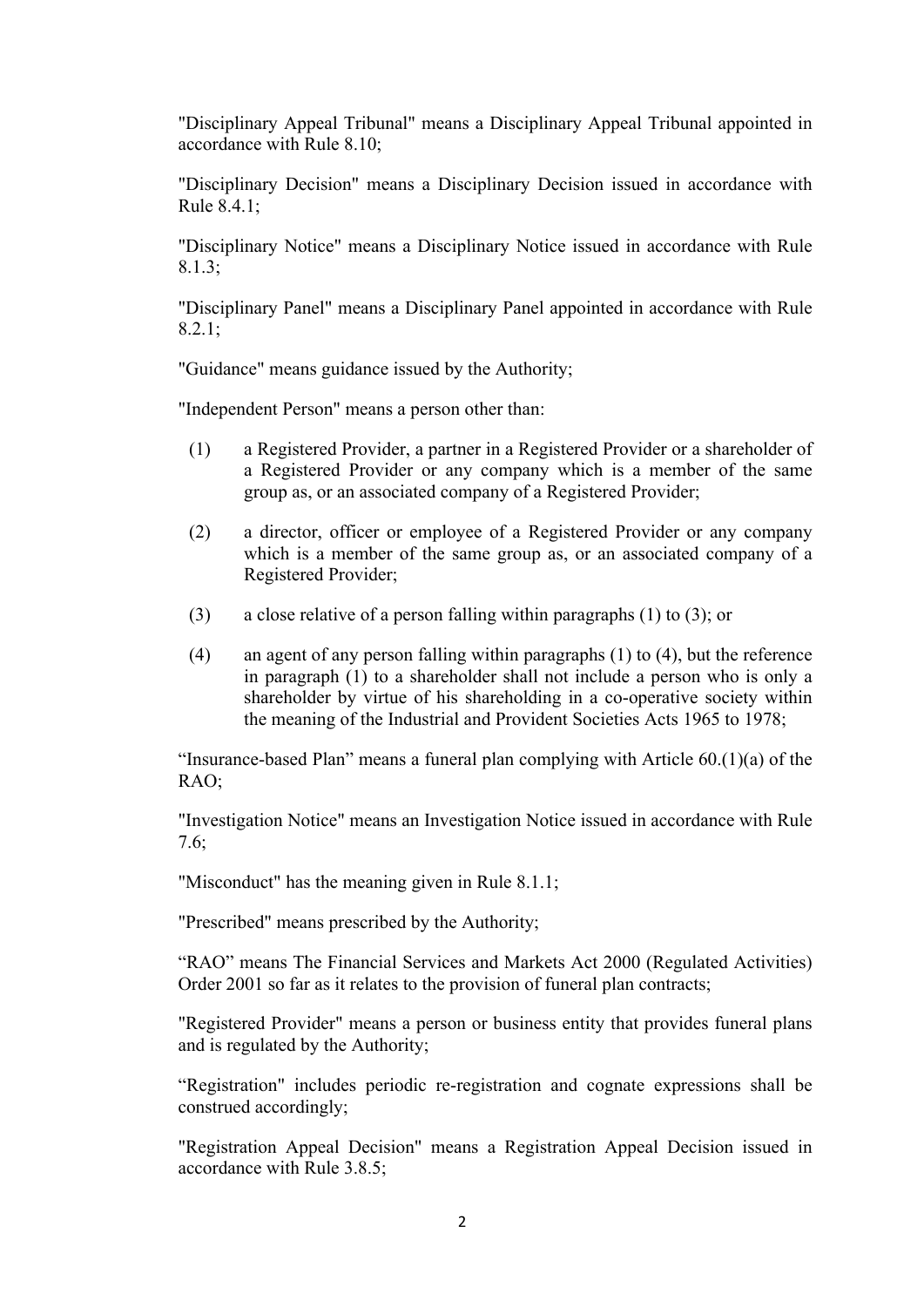"Registration Appeal Notice" means a Registration Appeal Notice served in accordance with Rule 3.6.1;

"Registration Appeal Tribunal" means a Registration Appeal Tribunal appointed in accordance with Rule 3.7.1;

"Registration Decision Notice" means a Registration Decision Notice served in accordance with Rule 3.5;

"Response" means a Response served in accordance with Rule 3.6.5;

"Respondent" means the party served with a Disciplinary Appeal Notice in accordance with Rule 8.9.1;

"Rules" means these Rules or any of them;

"Serve", "service", "send" and cognate expressions shall be construed in accordance with Rule 14<sup>-</sup>

"Supplementary Registration Appeal Notice" means a Supplementary Registration Appeal Notice served in accordance with Rule 3.6.6;

"Suspension Notice" means a Suspension Notice served in accordance with Rule 7.8.2;

"Trust-based Plan" means a funeral plan complying with Article 60.(1)(b) of the RAO; and

"Trustee" means a person who is trustee of a trust under which funds forming part of the plan funds of any funeral plan provided by an Applicant or a Registered Provider are held and "trust" shall be construed accordingly.

### **1.2. Gender and Number**

In these Rules, unless the contrary intention appears:

- **1.2.1** Words importing the masculine gender include the feminine and vice versa; and
- **1.2.2** Words in the singular include the plural and vice versa.

#### **1.3. Employees, agents and representatives**

The acts or omissions of:

- **1.3.1.** A Registered Provider's employee, within the scope of his employment; or
- **1.3.2.** A Registered Provider's agent, representative (or the employee of such an agent or representative) or other third party involved with the Registered Provider's business, within the scope of his actual or apparent authority; shall, for the purposes of the Rules, be taken as the acts or omissions of the Registered Provider.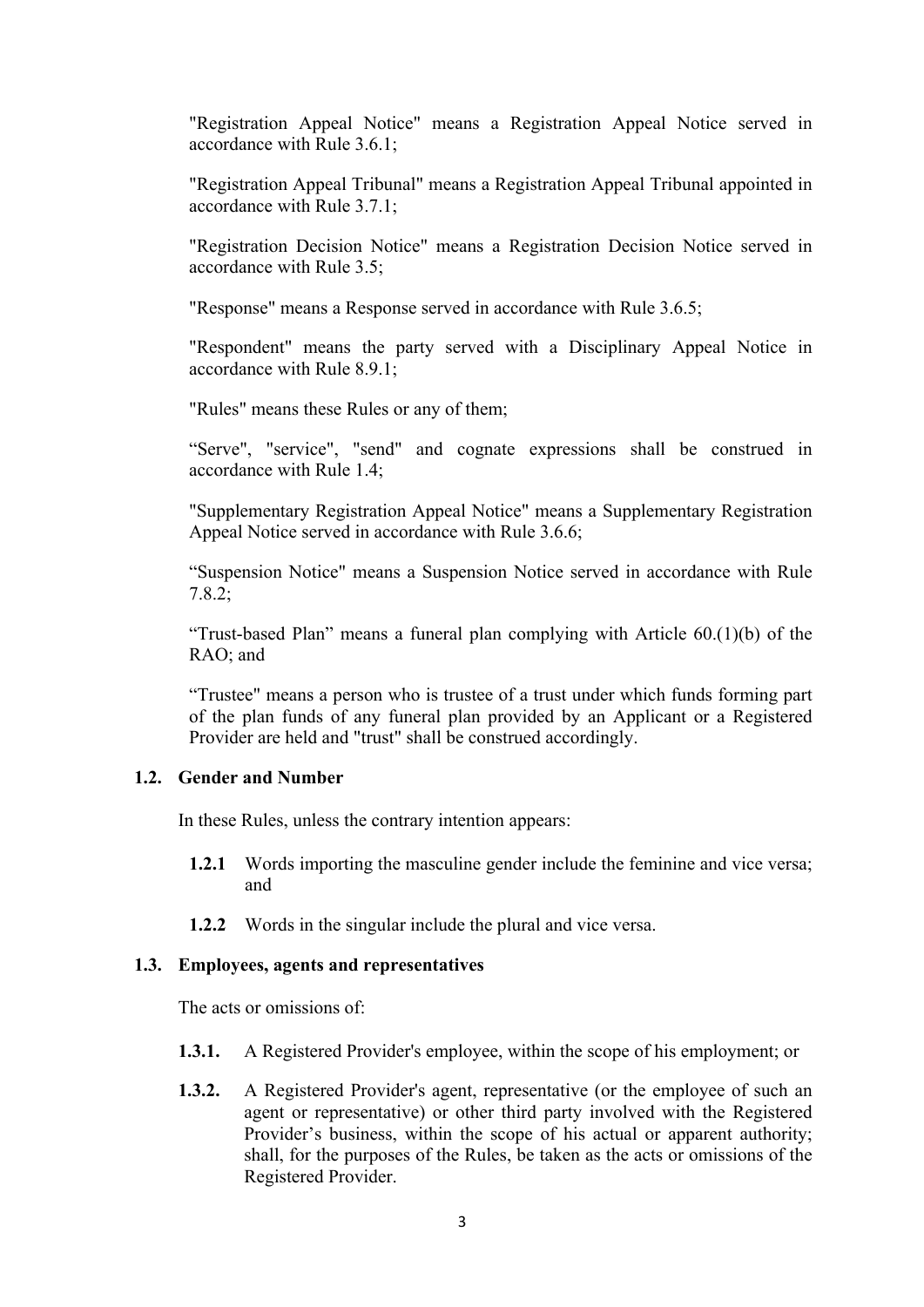### **1.4. Service of Documents**

- **1.4.1.** The service of any notice or document under these Rules may be effected by post, facsimile, e-mail or personal service:
	- **1.4.1.1.** In the case of a Registered Provider, at or to the last address, facsimile number or e-mail address for service for that Registered Provider shown in the Authority's register of Registered Providers;
	- **1.4.1.2.** In the case of a person, business or body corporate other than a Registered Provider at or to the last address, facsimile number or e-mail address of the place of business or registered office of that person, business or body corporate; and
	- **1.4.1.3.** In the case of the Authority, at or to the address of the Authority's place of business or to its e-mail address.
- **1.4.2.** Where a document is served by post and is proved to have been posted it shall be presumed to have been served 4 days from the date of posting.
- **1.4.3.** Where a document is served by leaving, it shall be presumed to have been served on the date on which it was left.
- **1.4.4.** Where a document is served by facsimile or e-mail it shall be presumed to have been served on the date on which it was transmitted.

### **1.5. Governing law**

These Rules are governed by, and shall be construed in accordance with, English law.

# **2. PRINCIPLES**

Underpinning these Rules are a set of governing Principles namely that the Rules:

- In all instances place the interests of customers first
- Are neutral with regard to product, business model, distribution approaches and sales models so as not to distort the market
- Promote competition in the funeral planning market to the benefit of the consumer
- Are readily enforceable
- Are proportionate to the risks the market and provider firms pose to customers
- Support the sustainability of the market.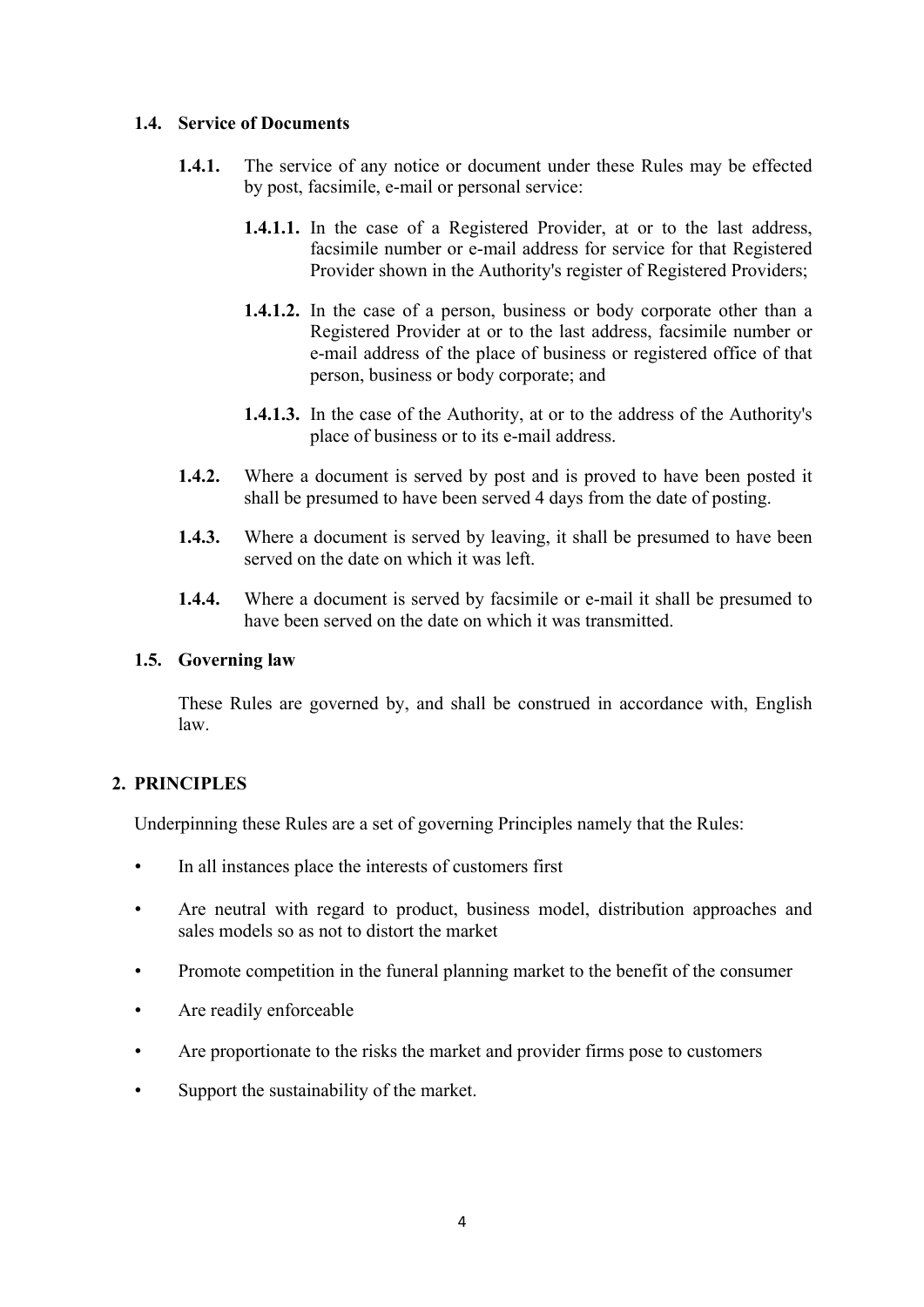# **3. REGISTRATION**

### **3.1. Applying for registration**

An application for registration or annual re-registration as a Registered Provider must be made in writing in the prescribed form and sent to the Authority together with, but subject to, the discretion of the Compliance Committee:

- **3.1.1.** The prescribed fee;
- **3.1.2.** Evidence of compliance with the RAO, the Rules and the Code of Practice;
- **3.1.3.** The Statement of the Trustees; the Statement of the directors; the Auditor's Report to the Trustees and the Authority; the Auditor's Report to the directors and the Authority; and the Actuary's Report to the Trustees and the Authority where appropriate in the form prescribed by the Authority from time to time:
- **3.1.4.** The audited accounts of the trust (where appropriate); the accounts of the applicant; and the accounts of the applicant's parent company (if any); and
- **3.1.5.** Any other prescribed information.

### **3.2. Fitness and propriety**

An Applicant must satisfy the Authority that:

- **3.2.1.** The Applicant;
- **3.2.2.** The directors, senior management and significant shareholders of the Applicant; and
- **3.2.3.** Any Trustee;

are fit and proper persons who will comply with the Rules. In assessing the fitness and propriety of any person the matters which the Authority will take into account include, but are not limited to, the Applicant's continuing obligation to meet the requirements of the RAO, so far as they relate to the provision of funeral plan contracts.

Appendix 1 provides guidance on the Authority's approach to the assessment of fitness and propriety.

### **3.3. Registration Decisions**

Decisions on applications for registration and annual re-registration shall be taken by the Compliance Committee. Before an application is submitted by the Authority to the Compliance Committee, the Authority may:

**3.3.1.** Require the Applicant to answer questions or provide additional information; or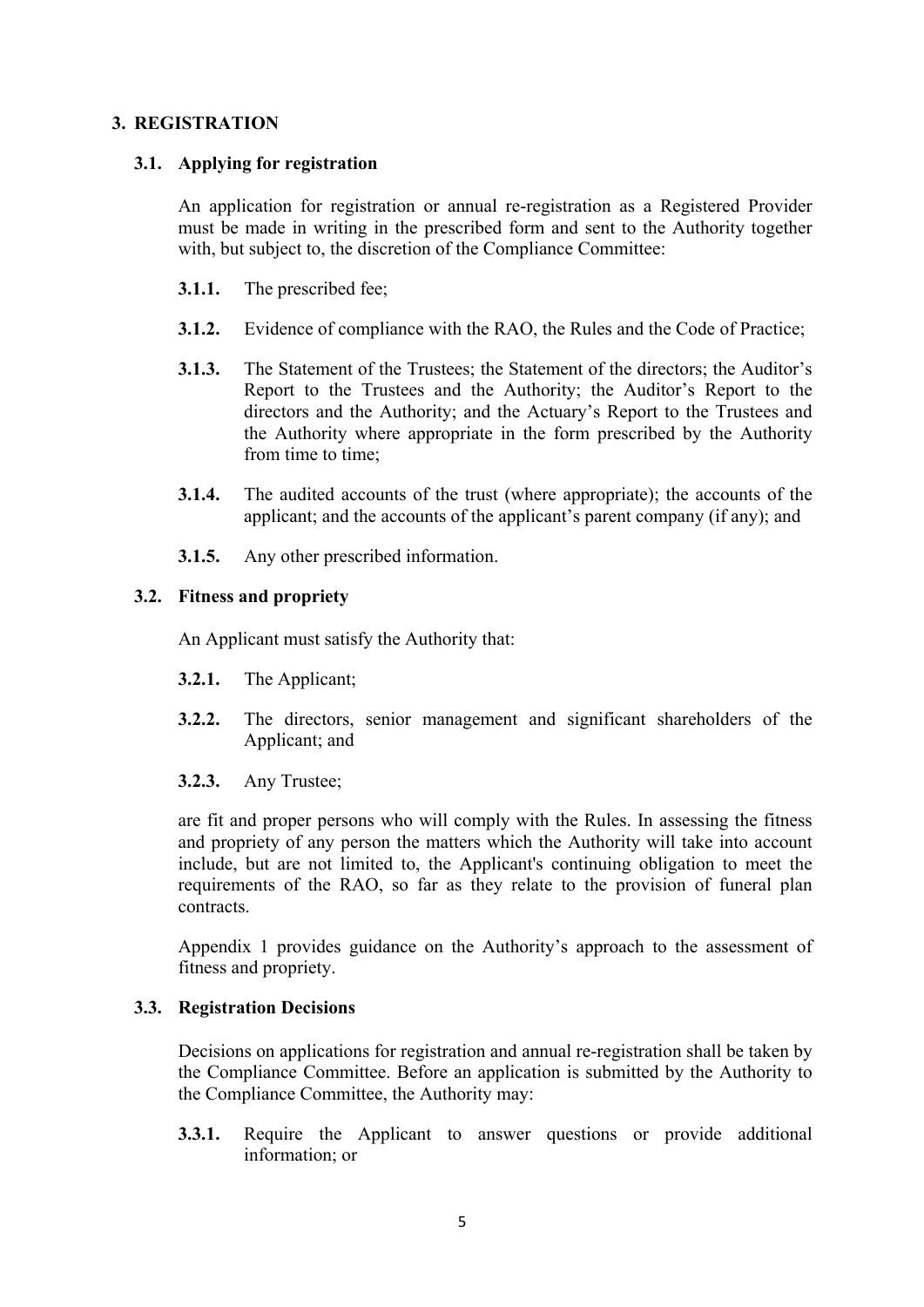**3.3.2.** Carry out any enquiries or take account of any information which it considers appropriate;

### **3.4. Decision of the Compliance Committee**

The Compliance Committee shall make a decision on an application taking into account all documents, information or submissions which it has received from the Applicant and the Authority. The Compliance Committee may:

- **3.4.1.** Grant the application;
- **3.4.2.** Grant the application subject to such conditions as it considers appropriate:
- **3.4.3.** Defer making a decision to provide time for further investigation or the provision of additional information; or
- **3.4.4.** Refuse the application;

and, subject to any appeal under Rule 3.6, the decision of the Compliance Committee shall be final and binding on the Applicant and the Authority.

### **3.5. Rights of appeal**

If the Compliance Committee refuses an application or grants it subject to conditions, the Authority must send a Registration Decision Notice to the Applicant which sets out the Compliance Committee's decision and the reasons for it and informs the Applicant of the right of appeal.

### **3.6. Registration Appeals**

- **3.6.1.** An Applicant who has been refused registration or granted registration subject to conditions may serve a Registration Appeal Notice on the Authority within 28 days of the Authority serving a Registration Decision Notice on the Applicant.
- **3.6.2.** A Registration Appeal Notice must be accompanied by any prescribed sum as an initial contribution towards the costs of the appeal and that sum may, in the discretion of the Registration Appeal Tribunal, be returned to the Applicant on the determination of the appeal.
- **3.6.3.** If a Registration Appeal Notice, accompanied by any prescribed sum, is not served within the time provided in Rule 3.6.1 the Compliance Committee's decision shall be regarded as final and binding.
- **3.6.4.** Any Registration Appeal Notice must set out the grounds of appeal and must contain a brief statement of all matters relied on by the Applicant.
- **3.6.5.** The Authority may serve a Response on the Applicant admitting or denying any or all of the matters relied upon by the Applicant in the Registration Appeal Notice and setting out any new matters which the Authority intends to put before the Registration Appeal Tribunal but which were unavailable or otherwise could not be put before the Compliance Committee.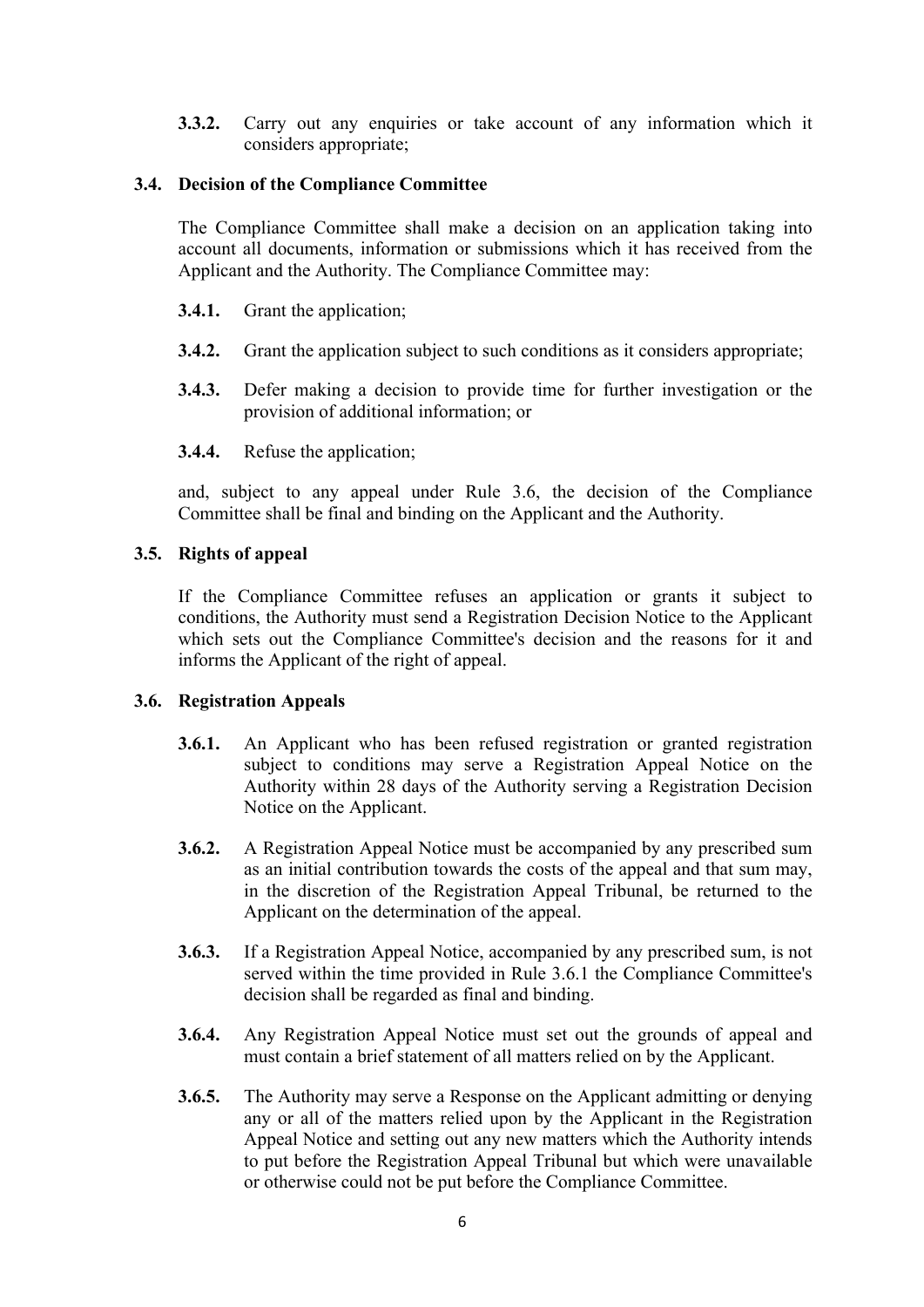- **3.6.6.** Where a Response includes new matters in accordance with Rule 3.6.5 the Applicant may, within 14 days of service of the Response, serve a Supplementary Registration Appeal Notice on the Authority setting out the Applicant's submissions on any of the new matters in the Response.
- **3.6.7.** The Authority shall refer any appeal to the Registration Appeal Tribunal.

# **3.7. Registration Appeal Tribunal**

- **3.7.1.** The Registration Appeal Tribunal shall be appointed by the Authority and shall comprise a chairman who is a legally qualified Independent Person and two other persons, one of whom shall be an Independent Person.
- **3.7.2.** No person shall serve on a Registration Appeal Tribunal if he has a direct personal or financial interest in the case or has been involved in any preliminary consideration of that case.

### **3.8. Registration Appeal Tribunal Procedure**

- **3.8.1.** Registration Appeal Tribunal hearings shall be in private.
- **3.8.2.** The chairman of the Registration Appeal Tribunal shall determine the procedure for hearing an appeal having regard to the following:-
	- (1) the Applicant opening his case;
	- (2) the Applicant calling witnesses or producing evidence in support of the Registration Appeal Notice and any Supplementary Registration Appeal Notice;
	- (3) the Authority calling witnesses and adducing evidence;
	- (4) both parties cross-examining and re-examining any witnesses;
	- (5) the Authority addressing the panel; and
	- (6) the Applicant addressing the panel.
- **3.8.3.** The Registration Appeal Tribunal shall not be bound by any enactment or rule of law relating to the admissibility of evidence in proceedings before any court of law.
- **3.8.4.** At a hearing before the Registration Appeal Tribunal an Applicant may be legally represented and, where the Applicant is not an individual, may be represented by one of its officers.
- **3.8.5.** The Registration Appeal Tribunal shall announce its decision to the parties as soon as practicable and, within 28 days of doing so, shall serve a Registration Appeal Decision on the parties setting out the reasons for its decision.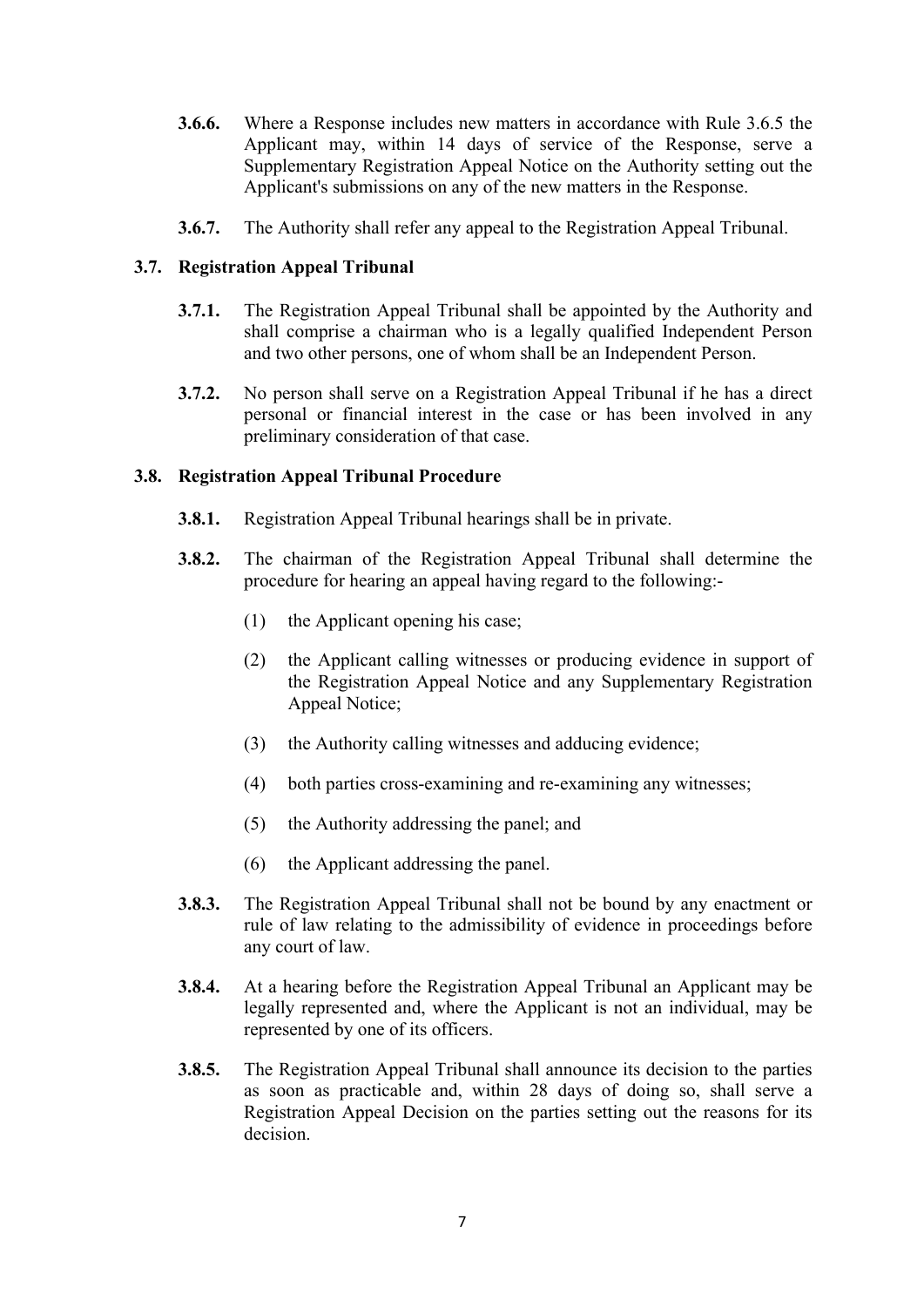- **3.8.6.** The Registration Appeal Tribunal may allow or dismiss an appeal and, in allowing an appeal, may impose such conditions as it thinks fit or vary any condition imposed by the Compliance Committee.
- **3.8.7.** The decision of the Registration Appeal Tribunal shall be final and binding upon the Applicant and the Authority.

### **3.9. Admission to Registration**

- **3.9.1.** If the Compliance Committee (or, on appeal, the Registration Appeal Tribunal) grants an application for registration, the Authority shall inform the Applicant of the decision and the Applicant shall be admitted as a Registered Provider subject to the Rules for such period as the Compliance Committee or the Registration Appeal Tribunal (as the case may be) may determine.
- **3.9.2.** Where registration is made subject to any conditions, the Registered Provider shall comply with those conditions during the continuance of registration and the breach of any such condition by a Registered Provider shall constitute misconduct.

### **3.10. Statistics, Fees etc.**

- **3.10.1.** A Registered Provider must pay any fee, subscription, charge, levy or other sum within 21 days of it becoming due to the Authority. If a Registered Provider fails to make payments in accordance with this Rule it shall be regarded as misconduct and may be dealt with accordingly.
- **3.10.2.** Registered Providers will provide within a reasonable time such statistics as the Authority may request. Such statistics shall be provided to the Authority who will ensure that the security of individual Registered Providers statistics is maintained. If a Registered Provider fails to provide such statistics in accordance with this Rule, it shall be regarded as misconduct and may be dealt with accordingly.

### **3.11. Annual re-registration**

A Registered Provider must by the prescribed date complete and send to the Authority information in the prescribed form. If within 28 days of the prescribed date a Registered Provider fails to comply with this Rule it shall be regarded as misconduct and may be dealt with accordingly.

### **3.12. Withdrawal from Registration**

A Registered Provider may withdraw from registration by the Authority by giving not less than 180 days written notice or such shorter notice as the Authority may approve, and the notice must be accompanied by such information concerning the circumstances of withdrawal as, in the opinion of the Authority, is necessary for it to determine whether any measures are necessary to protect the clients of that Registered Provider at the time the withdrawal will take effect. A Registered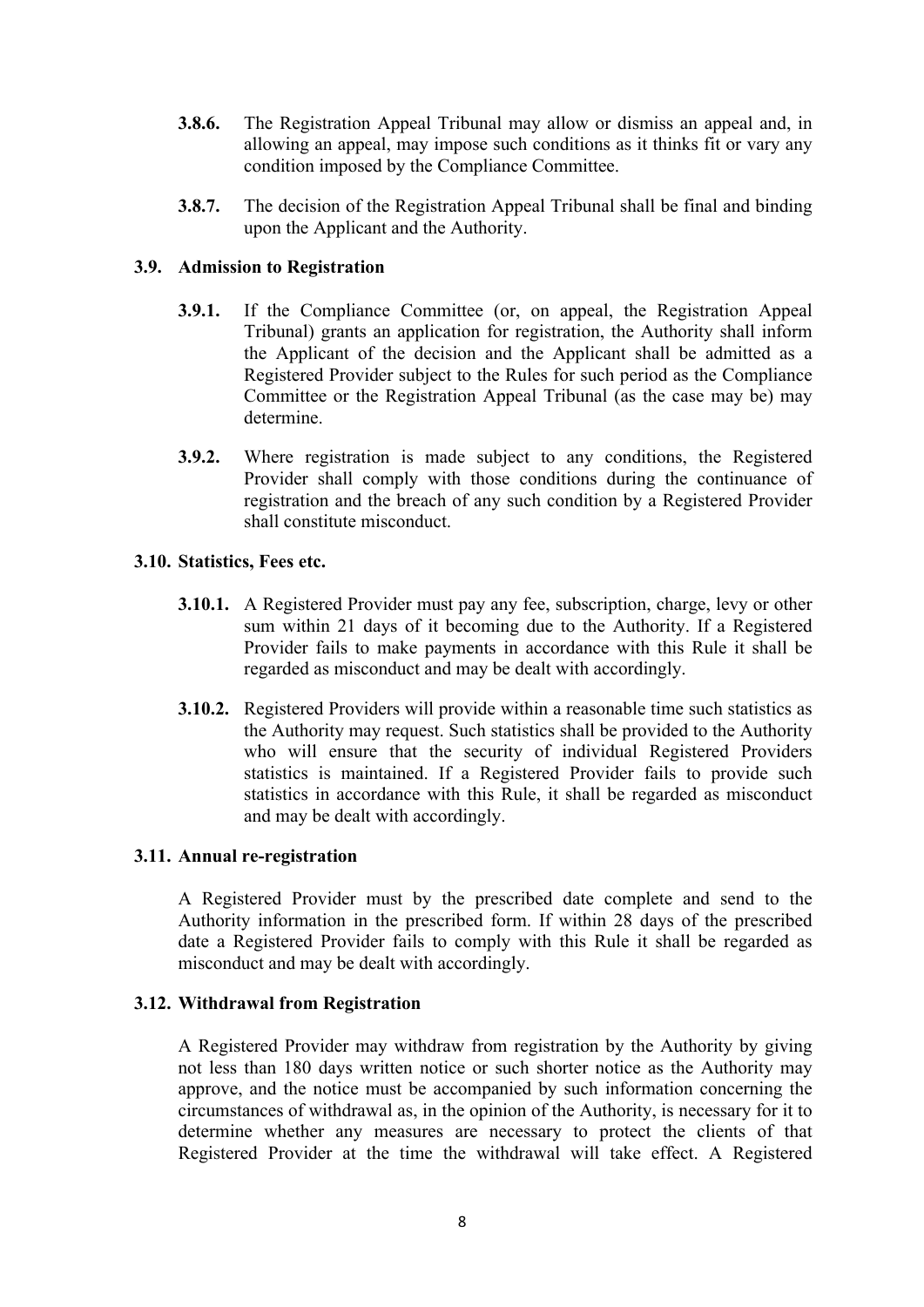Provider that for any reason ceases to be registered shall not be entitled to the refund of any subscriptions or other payments made to the Authority.

# **4. CONDUCT**

### **4.1. Code of Practice**

The Authority shall issue a Code of Practice and shall have the power to vary, amend or revoke any such Code of Practice as it sees fit.

# **4.2. Obligation on Registered Providers**

In the conduct of business, a Registered Provider shall, at all times:

- **4.2.1.** Comply with, and ensure that its employees, agents or representatives comply with, the Rules and Code of Practice;
- **4.2.2.** Deal promptly and fairly with the Authority;
- **4.2.3.** Promptly inform the Authority of any matter which the Authority might reasonably expect to be disclosed;
- **4.2.4.** Ensure that all contractual documentation, advertising and promotional material, which shall include where appropriate a key features document, published in connection with a prepaid funeral plan is sufficiently clear to enable a potential client to make an informed decision about purchasing a plan; and
- **4.2.5.** Shall recognise that conformity with the Rules and Code of Practice does not absolve the Registered Provider from the need to ensure that it satisfies any other requirements imposed by law and continues to do so.

### **4.3. Breach of the Code**

A breach of the Code of Practice shall be regarded as misconduct and may be dealt with accordingly.

# **5. PLAN FUNDS**

### **5.1. Security of Funds**

A Registered Provider must ensure that money received from a client to pay for a funeral plan is, as soon as practicable, either:

**5.1.1.** Applied towards a contract of whole life assurance on the life of the client (or other person for whom the funeral is to be provided), effected and carried out by an authorised person who has permission to effect and carry out such contracts of insurance; or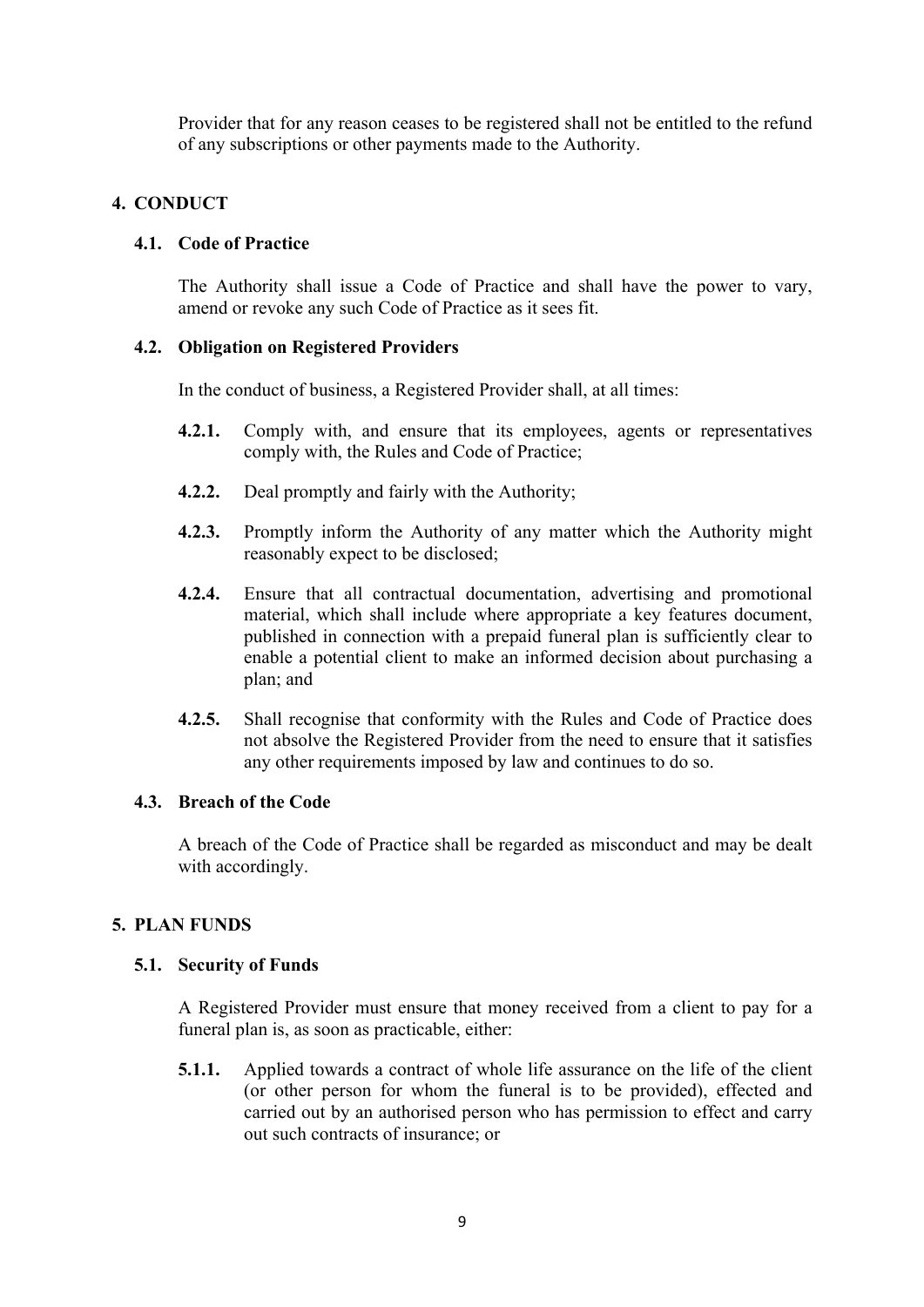- **5.1.2.** Paid into an account maintained by a trust which has been approved by the Compliance Committee, where appropriate arrangements exist to make good any shortfall or deficiency in the value of the assets of the trust below the value of its liabilities as disclosed by an actuarial valuation, to ensure the trust has sufficient assets to discharge the Registered Provider's obligations; and
- **5.1.3.** Where the report of an actuary produced under Rule 5.3.10.2 shows that there is a shortfall or deficiency in the value of the assets of the trust below the value of its liabilities, the Trustees will provide the Compliance Committee with their detailed response to any recommendation made by the actuary as soon as reasonably practicable but not exceeding 60 days after the signing of the report by the actuary and including a statement as to the action to be taken to make good any shortfall or deficiency in the value of the assets of the trust below the value of its liabilities.

### **5.2. Approval of insurance arrangements**

The Compliance Committee shall satisfy itself that if the sums paid by the client are applied towards a contract of whole life assurance the contract is effected and carried out by an authorised person who has permission to effect and carry out such contracts of insurance.

#### **5.3. Approval of trusts**

The Compliance Committee shall be responsible for approving any trust under which plan funds are held and shall not approve any such trust unless the Authority is satisfied that:

- **5.3.1.** The trust is established by means of a written instrument;
	- **5.3.1.1.** The trust ensures that the following purposes are achieved
		- (a) the purpose for which the trust has been created;
		- (b) that its assets are held in relation to customers' funerals;
		- (c) that the assets in the trust fund are not the assets of the Registered Provider;
		- (d) in the event of the insolvency of either the Registered Provider or the trust fund, any liquidator/administrator or other person who may be appointed as a consequence of the insolvency has no claim against the trust fund or its assets for purposes other than the delivery of the clients' funerals.
- **5.3.2.** The Trustees are fit and proper persons, a majority of whom are not Connected Persons and, subject to Rule 5.3.4, exercise sole control over the assets of the trust and are required by the trust to act by unanimity. Provided that the requirements for the Trustees to act by unanimity shall not apply: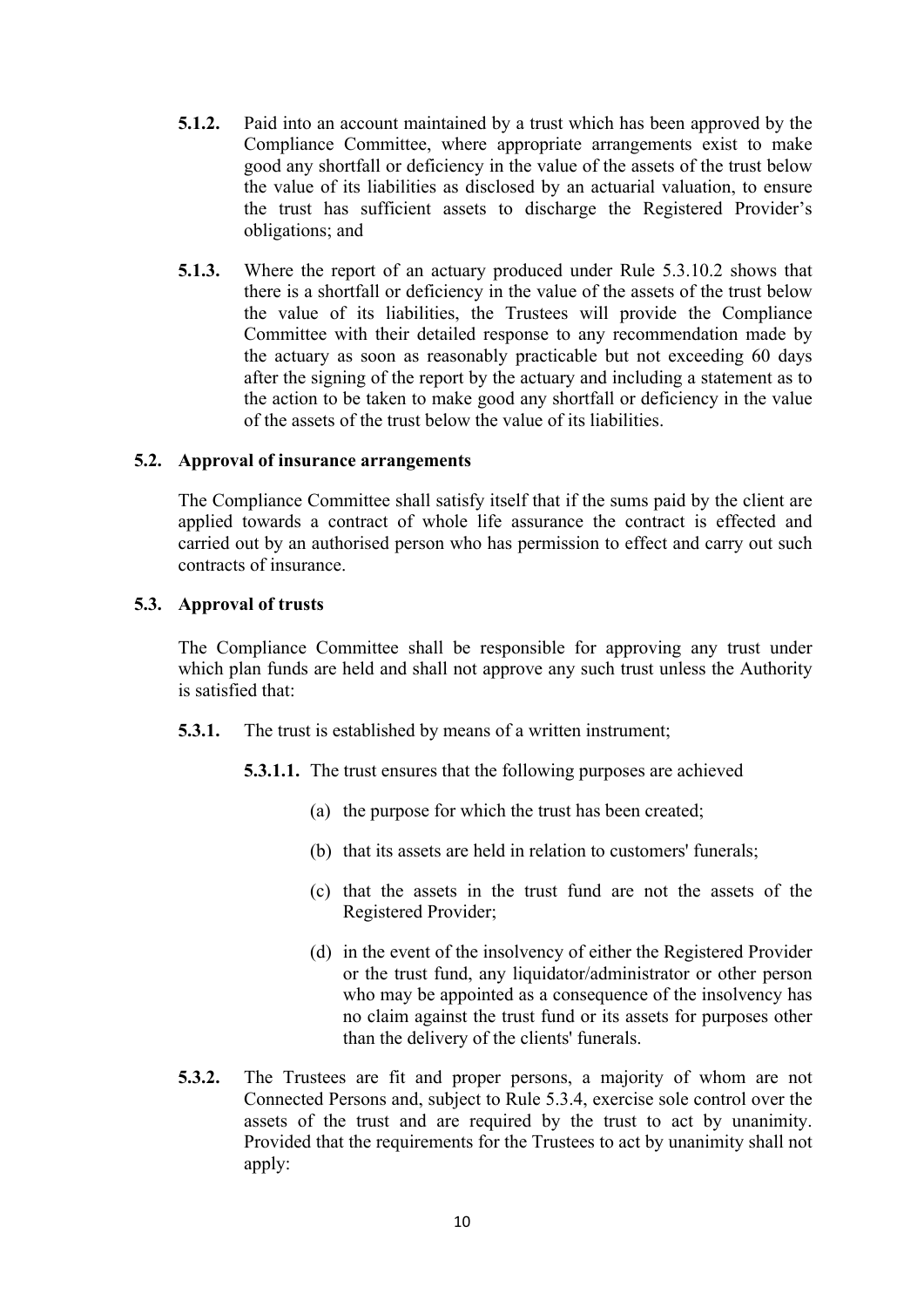- (a) in the event that one or more of the Trustees has a conflict of interest which could result in it being improper for an individual trustee to participate in the decision; or
- (b) in the event that:
	- i. not all the Trustees are able to attend a meeting of the Trustees of which proper notice has been given, and at which a decision is made; or
	- ii. only a majority of Trustees present at a meeting of which proper notice has been given, vote in favour of a decision;

The requirements of this Rule shall be deemed to have been satisfied if the majority of Trustees in favour of the decision shall be unconnected **Trustees** 

- **5.3.3.** All investments forming part of the plan funds are held in the names, or to the order or account, of the Trustees;
- **5.3.4.** The Trustees are required to appoint, or have appointed, to manage the assets of the trust an independent fund manager who is an authorised person as required by Article 60 (1)(b) of the RAO and is not a Connected Person;
- **5.3.5.** The Trustees are required to provide the fund manager, at least annually, with a written statement of investment principles which the fund manager is required to follow;
- **5.3.6.** The terms of the trust require the fund manager to invest cash and other assets comprising the trust fund prudently with a view to minimising the risk that the assets will be insufficient to meet the liabilities of the trust fund;
- **5.3.7.** The terms of the trust prohibit the funds from being invested in matters in which any connected person has a material interest including, but not limited to, investing in or providing loans to the Registered Provider or any business of or associated with the Registered Provider or any director of or partner in the Registered Provider;
- **5.3.8.** The terms of the trust restrict payments from the trust funds to payment on production of appropriate evidence of entitlement or to meet taxes, expenses or disbursements authorised under the trust arrangements;
- **5.3.9.** The terms of the trust set out the Registered Provider's entitlement to any surplus of funds and the circumstances in which payment of any such surplus may be made to the Registered Provider;
- **5.3.10.** The terms of the trust require:
	- **5.3.10.1.** Accounts with respect to the assets and liabilities of the trust are prepared annually in accordance with current generally accepted accounting practice, such accounts to be audited by a person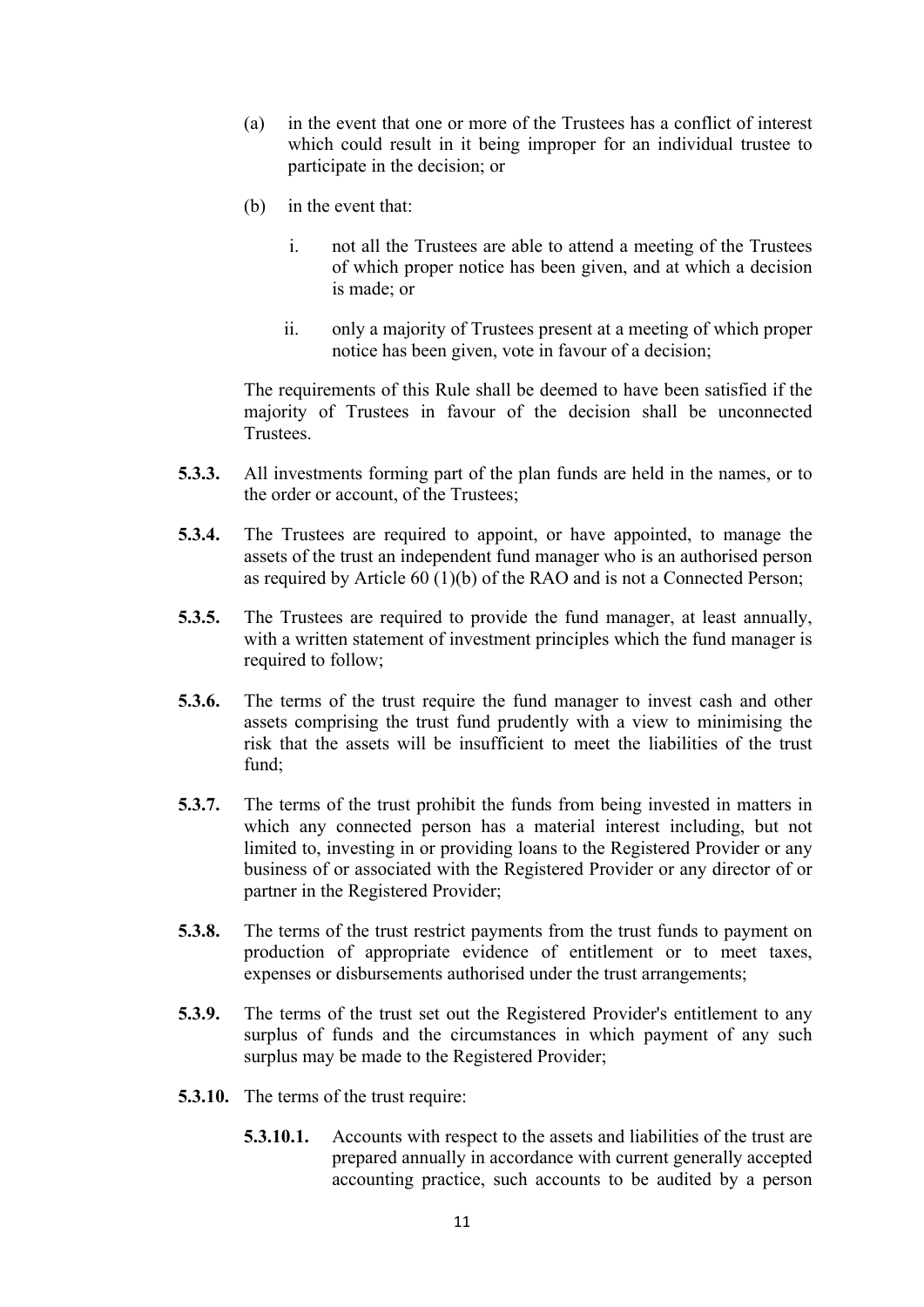eligible for appointment as an auditor under section 485 of the Companies Act 2006, such accounts to be prepared as at a date not more than 9 months prior to the date of application for registration or re-registration, as the case may be; and

- **5.3.10.2.** The assets and liabilities of the trust are determined, calculated and verified annually (or at such other intervals not exceeding 3 years, as the Authority may determine), to a date not more than 9 months prior to the date of application for registration or reregistration, as the case may be, by an actuary who is a fellow of the Institute and Faculty of Actuaries. Each such determination, calculation and verification shall be in accordance with any relevant actuarial standards. If such actuarial standards are not followed in any respect, the review shall explain the reason for failing to do so.
- **5.3.10.3.** The Compliance Committee may ask for any additional information and require the preparation of an interim actuarial valuation, consistent with any relevant actuarial standards, to be prepared by the actuary who performed the last formal actuarial valuation (or such other actuary as the Authority may accept); and
- **5.3.10.4.** Also, that if it is not reasonably practical to comply with the 9 month requirement in either 5.3.10.1 or 5.3.10.2 the Compliance Committee may, at its discretion, specify the date by which the audited accounts or actuarial valuation (as the case may be) shall be provided.
- **5.3.11.** The trust and Trustees are covered by insurance against loss of plan funds as a consequence of fraud or negligence and the Trustees have confirmed the adequacy of such insurance.
- **5.3.12.** The terms of the trust make adequate provision for the administration of plan funds in the event that the Registered Provider becomes insolvent or ceases trading.

### **5.4. Arrangements for Funerals**

- **5.4.1.** From 1 January 2020, a Registered Provider is required, within 4 weeks of a new plan being purchased by a customer, to put in place appropriate arrangements for the funeral to be carried out that:
	- identify the funeral director (branch or corporate entity) that will carry out the funeral;
	- are legally enforceable;
	- define the amount to be paid for the funeral;
	- identify who is responsible for any cost of guarantees that may exist;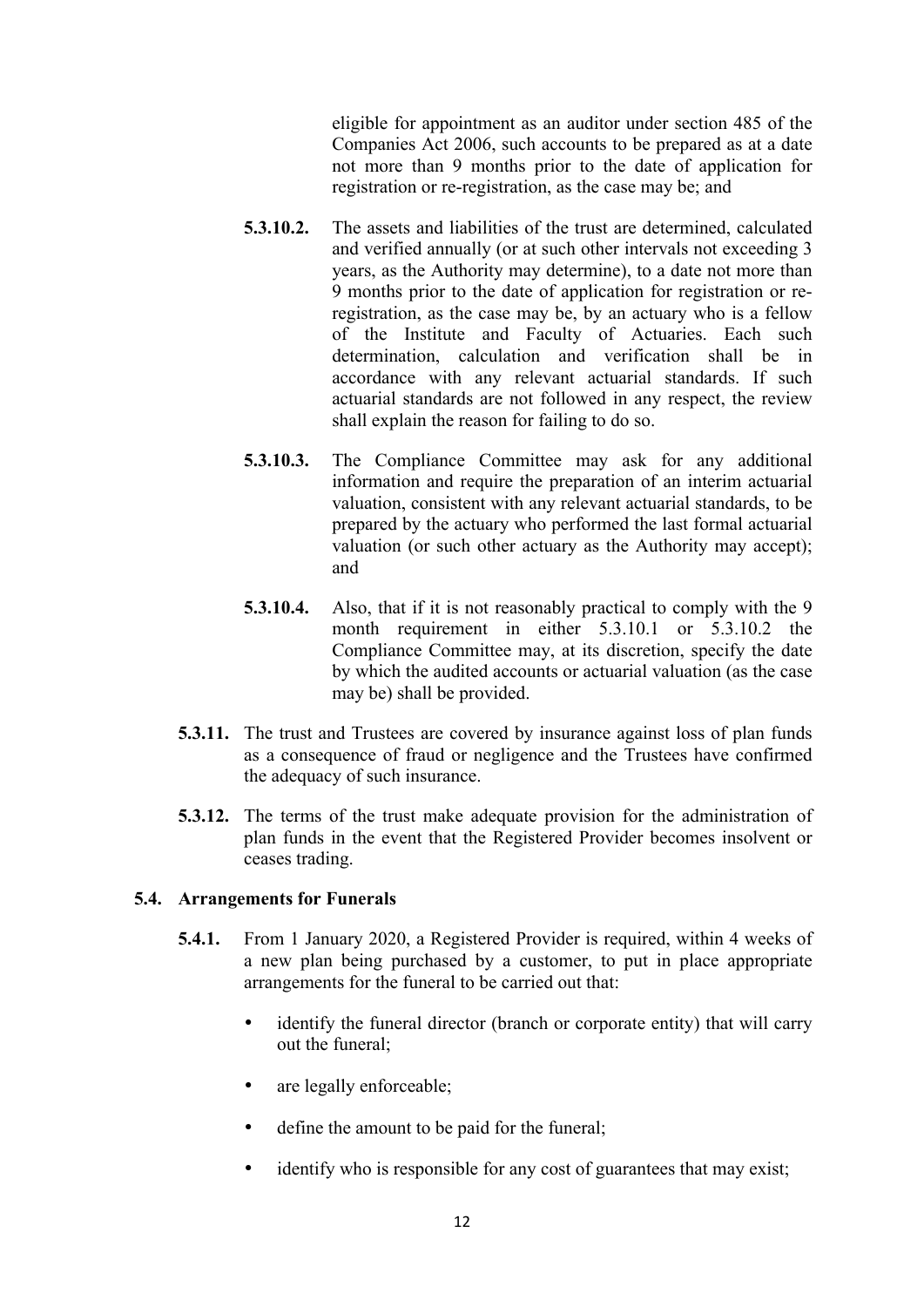- survive the Registered Provider were it to cease to exist;
- are clearly documented.
- **5.4.2.** For plans purchased prior to 1 January 2020 a Registered Provider must provide the Authority with an annual summary of any plans not allocated to a funeral director on the basis set out in 5.4.1. Such report to be provided as part of the Registered Provider' annual re-registration.
- **5.4.3.** The Registered Provider should ensure that the accounts for the Registered Provider reflect the liabilities and risks that arise from the arrangements put in place to carry out funerals including any liabilities (contingent or otherwise) that arise from the provision of with guarantees to customers.
- **5.4.4.** The Trustees should ensure that the accounts and actuarial valuation for the Trust should reflect the liabilities and risks that arise from the arrangements put in place to carry out funerals including any liabilities (contingent or otherwise) that arise from the provision of guarantees to customers.

### **5.5. Transitional and provisional arrangements**

- **5.5.1.** Subject to Rule 5.5.2 and 5.5.3, in the application of the Rules to any particular application to become a Registered Provider the Compliance Committee may, in its discretion, waive or vary any Rule for such time and subject to such conditions as it considers appropriate.
- **5.5.2.** In the exercise of the power conferred by Rule 5.5.1 the Compliance Committee may register as a Registered Provider an Applicant whose arrangements for the security of plan funds do not comply with all of the provisions of Rule 5.3 but only if:
	- **5.5.2.1.** The Applicant will, if registered, be able to comply with the requirements of Rule 5.3 within a period not exceeding 24 months; and
	- **5.5.2.2.** The Compliance Committee is satisfied that the arrangements which the Applicant has, or by complying with any condition imposed by the Compliance Committee will have, for the security of plan funds provide a level of protection for consumers substantially similar to that required by Rule 5.3.
- **5.5.3.** Nothing in Rule 5.5.1 shall authorise the Compliance Committee to waive or vary any Rule to the extent that it would permit an Applicant in breach of an obligation under Articles 60 (1) (a) or (b) or 60 (2) of the RAO to be registered as a Registered Provider.

### **5.6. Record keeping**

A Registered Provider must take reasonable steps to ensure that sufficient information is recorded and retained about its business and compliance with the Authority's regulatory system. Any records which the Authority requires a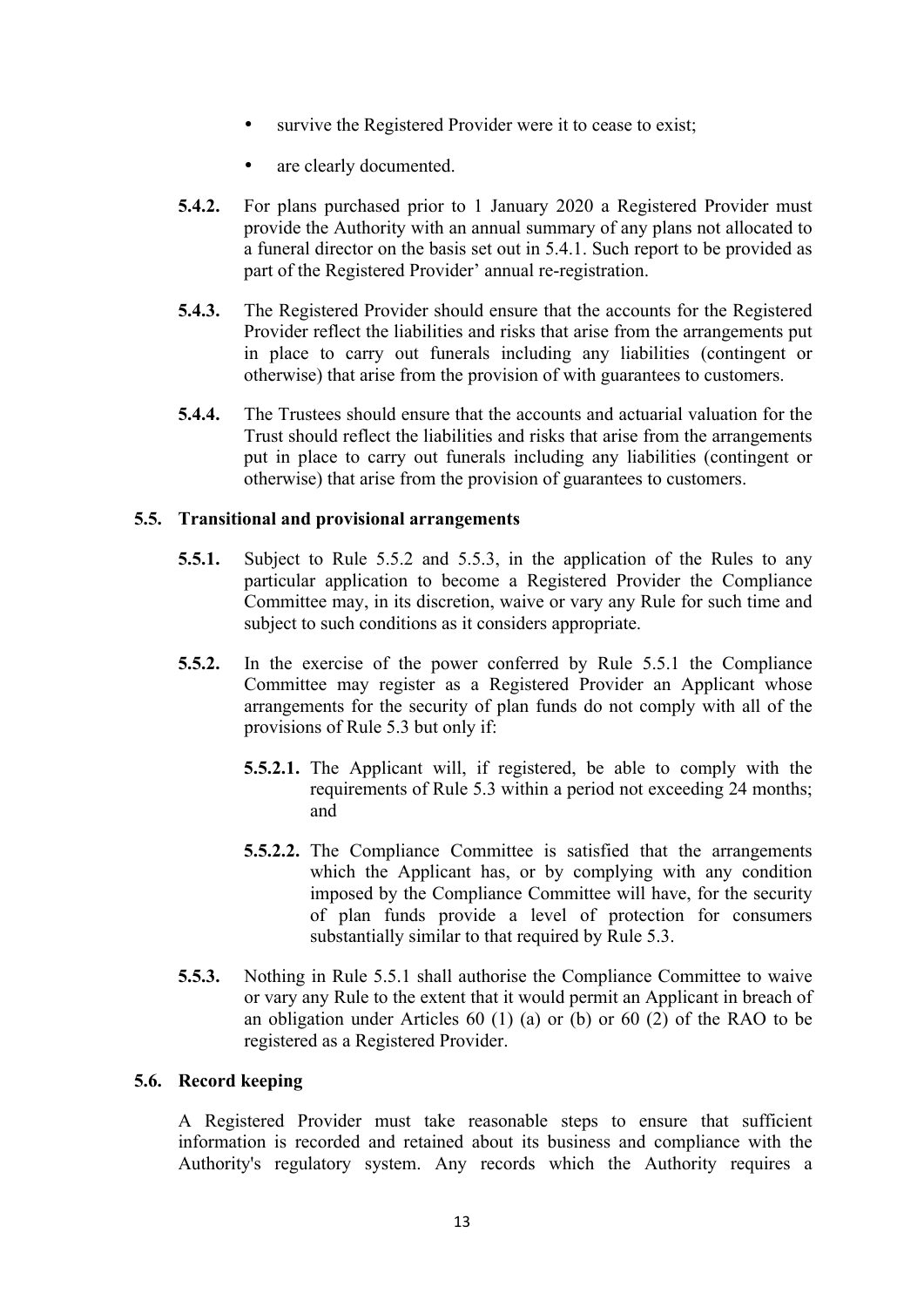Registered Provider to maintain may be inspected by a person appointed for the purpose by the Authority and must be produced promptly to that person on request.

# **5.7. Monitoring**

- **5.7.1.** A Registered Provider must provide to the Authority annually a report detailing how the Registered Provider accounts for outstanding funeral plans.
- **5.7.2.** A Registered Provider must inform the Authority within 14 days of the end of every quarter the number and total value of funeral plans sold and the number of funeral plans fulfilled and the number of plans outstanding at the end of the preceding quarter.
- **5.7.3.** In the case of an Insurance-based Plan Registered Provider:
	- **5.7.3.1.** within 30 days of the end of every quarter an officer of such Registered Provider must inform the Authority of the value of the assets held in insurance policies.
- **5.7.4.** In the case of a Trust-based Plan Registered Provider:
	- **5.7.4.1.** within 30 days of the end of every quarter an officer of such Registered Provider must inform the Authority of the value of assets held in the trust: and
	- **5.7.4.2.** within 30 days of the trustees of such Registered Provider receiving an actuarial valuation the trustees must provide the Authority with a certificate of assets and liabilities specified in such actuarial valuation.
- **5.7.5.** A Registered Provider must inform the Authority within 14 days of it receiving an actuarial valuation reporting a shortfall of assets available to meet its liability to provide funerals for outstanding funeral plans and, within 14 days thereafter, inform the Authority of the steps it is taking to eliminate the shortfall.
- **5.7.6.** A Registered Provider must provide the Authority by 31 March each year with a report (Asset Adequacy Report) that confirms the adequacy of assets to provide the funeral on the assumption that the Registered Provider failed at either the previous calendar year or financial year end. The report should include reference to at least the following:
	- The type and value of assets available at the calendar year or financial year end, including details of how the assets have been valued.
	- The value of future instalment payments at the valuation date.
	- Arrangements in place for funerals to be carried out and their legal enforceability if the Registered Provider ceased to be a provider of funeral plans.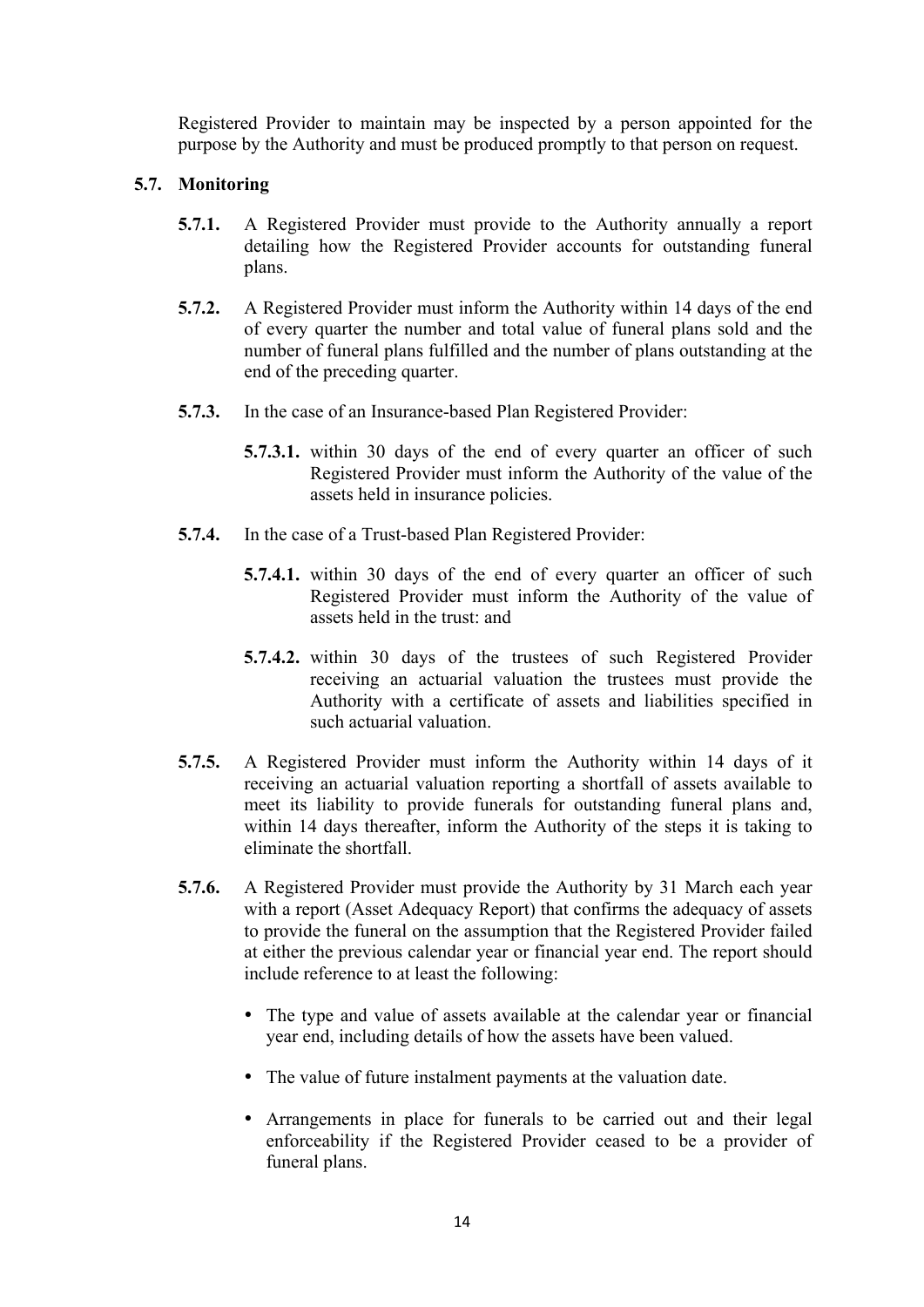- The Registered Provider's view of the cost that would have to be paid on a wholesale basis to deliver the funerals to be provided under the plans taking account of the plan type, guarantees, geography and other factors that the Registered Providers consider relevant (the "wholesale cost").
- The relationship between assets and the wholesale cost at the valuation date taking account of the legal position.
- If a material deficit exists between assets available and the wholesale cost or the report identifies other material risks an explanation of how and when that position will be remedied.

Appendix 2 provides guidance on the Authority's requirements in respect of the Asset adequacy Report.

# **6. COMPLAINTS**

The Authority provides an independent conciliation and arbitration service through The Independent Dispute Resolution Service in an endeavour to resolve any complaint or dispute which arises between a Registered Provider and a client, another Registered Provider or a third party. The procedure to resolve disputes is:

- resolution with the Registered Provider;
- referral to the Authority's conciliation service with the conciliator being appointed by The Independent Dispute Resolution Service;
- referral to the Authority's arbitration service with the arbitrator being appointed by The Independent Dispute Resolution Service.

# **6.1. Client Complaints to Registered Providers**

If a client is dissatisfied with the service he has received from a Registered Provider, the client is expected in the first instance to inform the Registered Provider, at which time the Registered Provider will deal with the complaint in accordance with the Registered Provider's written complaints procedure. The Registered Provider must reply to a client in writing within seven working days of receiving a complaint.

### **6.2. Registered Provider's Complaints Procedures**

A Registered Provider must provide the Compliance Committee with a copy of the Registered Provider's written procedures for ensuring that complaints from clients are promptly and effectively dealt with and which, in particular, must ensure that:

- **6.2.1.** The Registered Provider's employees, agents and representatives and any other third party used by the Registered Provider are fully aware of, have received adequate training in and comply with, the procedure;
- **6.2.2.** The procedure provides for complaints to be dealt with by a person of appropriate seniority;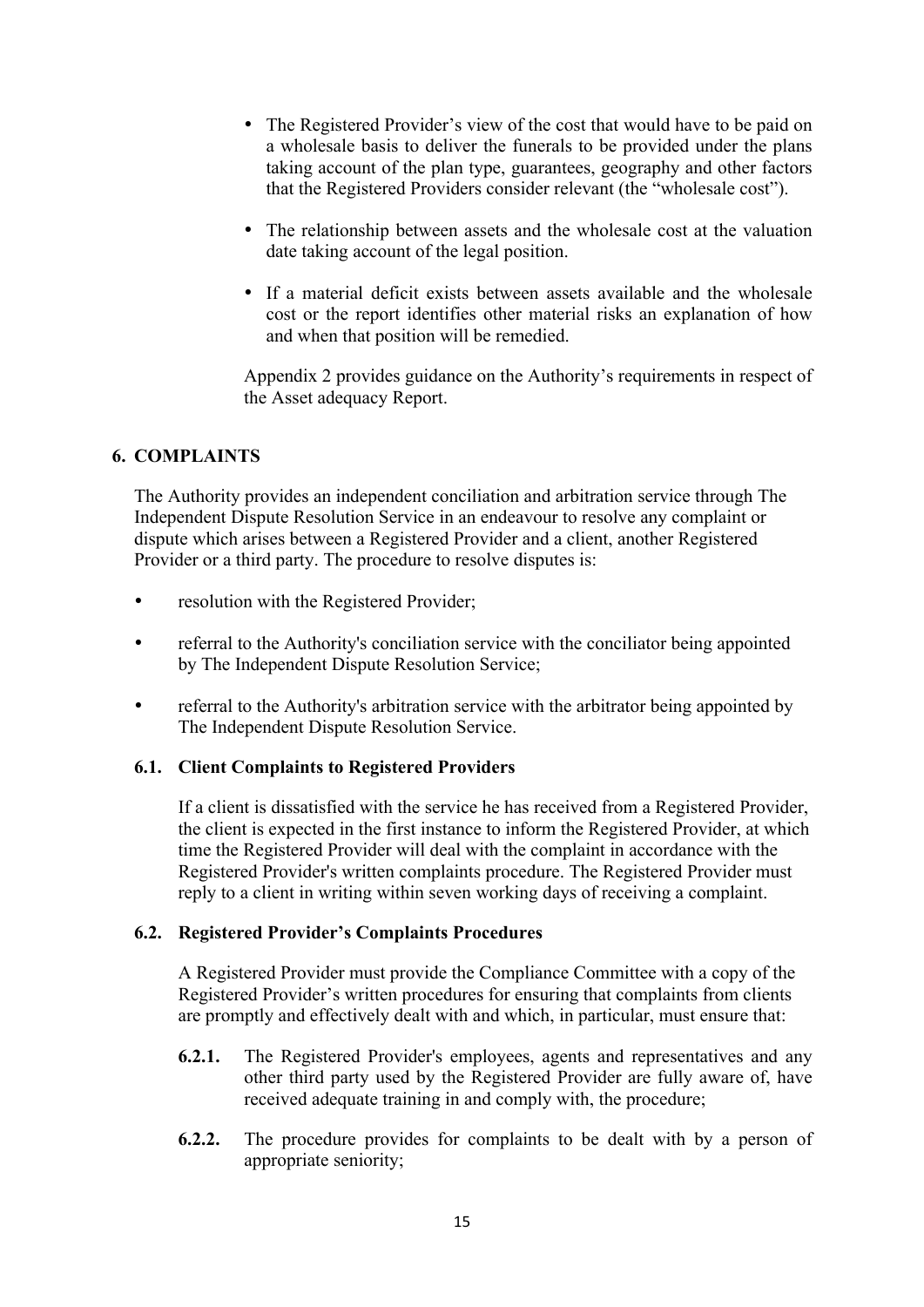- **6.2.3.** All appropriate action is taken to remedy a complaint;
- **6.2.4.** The Registered Provider shall offer maximum co-operation with local consumer advisers or any other intermediary consulted by the client;
- **6.2.5.** Where a complaint is not remedied the client is advised of how the complaint may be pursued further, including referral to the Authority;
- **6.2.6.** Appropriate records are made;
- **6.2.7.** The Registered Provider shall not refuse to allow a complaint to be considered elsewhere if the client so chooses.

### **6.3. Complaints reporting**

The Registered Provider must provide the Authority with an annual report of Complaints received in the previous period which identifies at least the following:

- Total number of Complaints Received.
- Number of Complaints referred to the FPA.
- Number of Complaints referred to the FPAs Dispute Resolution Process.
- Breakdown of key Complaint types.
- Average time to resolution.
- Percentage of Complaints upheld.
- Summary of the Process for Root Cause Analysis Process and of the **Outcomes**

### **7. MONITORING, COMPLIANCE AND ENFORCEMENT**

### **7.1. Monitoring**

The Compliance Committee shall monitor:

- **7.1.1.** The Registered Provider's compliance with the Rules and the Code of Practice; and
- **7.1.2.** The conduct of Registered Providers to ensure that they remain fit and proper persons.

### **7.2. Compliance powers**

For the purposes of Rule 7.1 the Compliance Committee may:

**7.2.1.** Upon reasonable notice, cause an authorised member or officer of the Authority to enter a Registered Provider's business premises;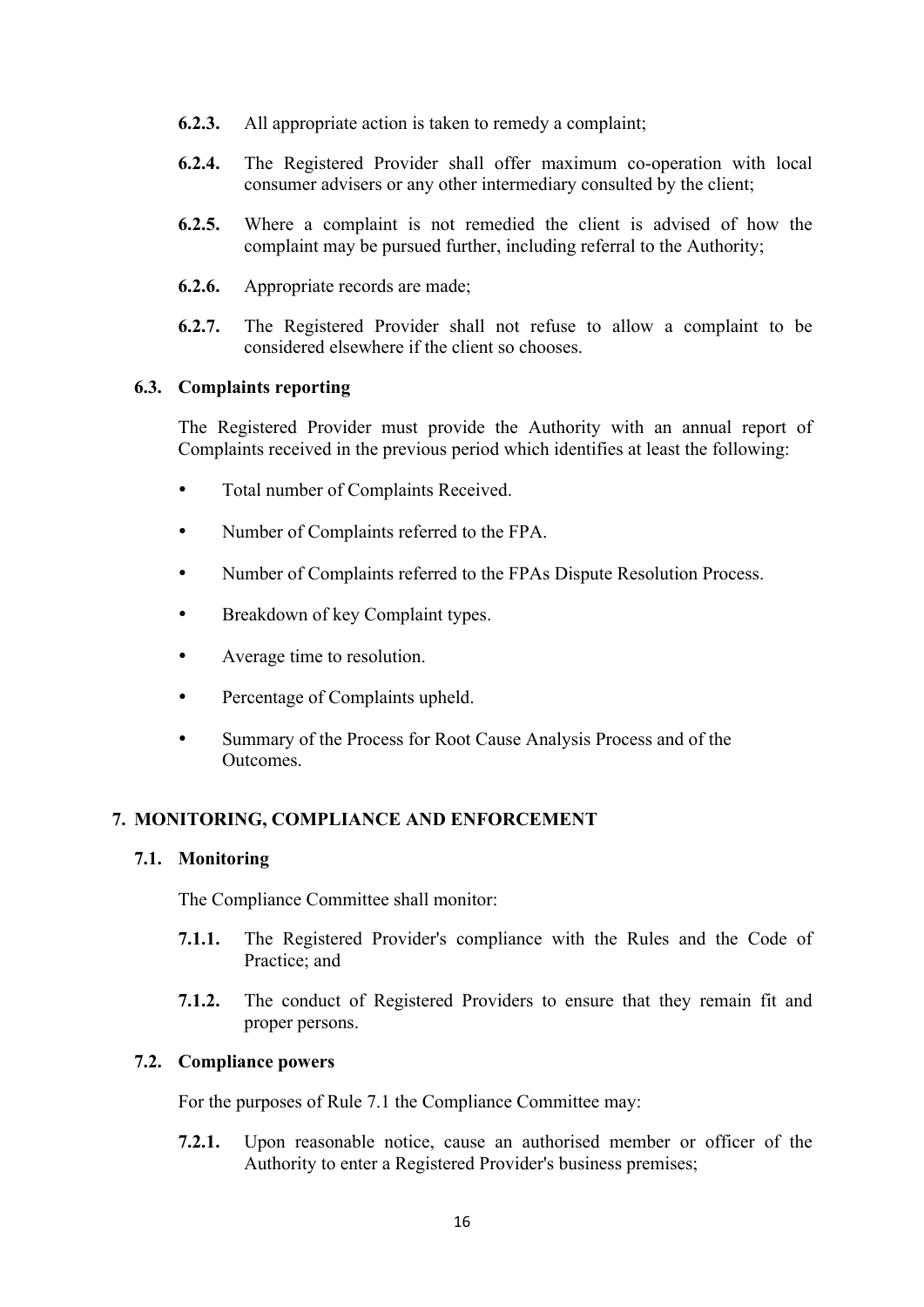- **7.2.2.** Upon reasonable notice, require a Registered Provider to attend, or to take all reasonable steps to procure that an employee, agent or representative of the Registered Provider attends, at a specified date, time and place to answer questions and explain any matter that the Compliance Committee considers relevant for the purposes of the Rule;
- **7.2.3.** Interview a Registered Provider or an employee, agent or representative of the Registered Provider and require them to answer questions and give explanations for the purpose of enabling the Compliance Committee to obtain information about any matter which it considers relevant to its monitoring function;
- **7.2.4.** Require the production by a Registered Provider or an employee, agent or representative of the Registered Provider, of documents and records where information is held other than in legible form, to require the production of that information as a legible document or record.

# **7.3. Legal professional privilege**

Nothing in Rule 7.2 shall require the production by a Registered Provider or an employee, agent or representative of the Registered Provider of a document or record,or the provision of any information, which is the subject of legal professional privilege.

### **7.4. Disclosure of Information**

- **7.4.1.** The Authority and members of the Compliance Committee shall treat as confidential any information which they obtain under the Rules and which relates to the affairs of an individual or particular business entity and shall not disclose or use such information without the consent of the person or business entity concerned.
- **7.4.2.** Rule 7.4.1 shall not apply to any disclosure of information made by the Authority:
	- **7.4.2.1.** For the purpose of facilitating the performance of any function of the Authority or any committee, officer or person appointed by it;
	- **7.4.2.2.** With a view to the institution of, or otherwise for the purposes of, any disciplinary proceedings;
	- **7.4.2.3.** In connection with the investigation of any criminal offence triable in the United Kingdom or any criminal proceedings before a United Kingdom court;
	- **7.4.2.4.** At the request of the Financial Conduct Authority and Prudential Regulation Authority when exercising their powers under the Financial Services and Markets Act 2000, the Competition & Markets Authority or a Government Department when exercising a statutory function.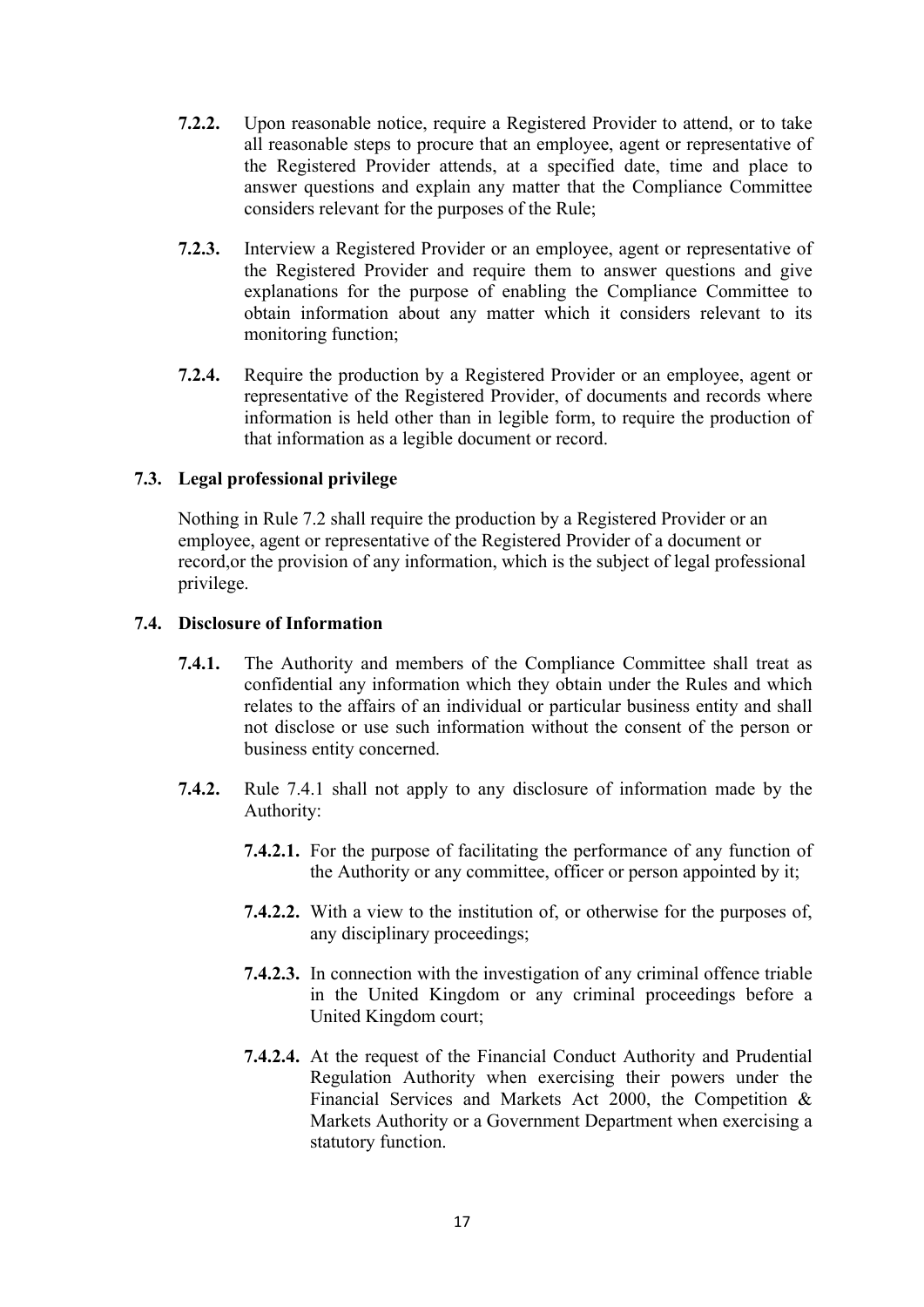# **7.5. Investigations**

As part of our overall approach to enforcement of our Rules the Compliance Committee are granted a range of investigatory and enforcement powers. Appendix 3 provides an overview of the fuller enforcement process and provides guidance on how the various elements of the process work together to ensure a robust enforcement framework.

The Compliance Committee may investigate any matter including (but not limited to):

- **7.5.1.** The fitness and propriety of a Registered Provider;
- **7.5.2.** The fitness and propriety of the Trustees of a funeral plan trust;
- **7.5.3.** An alleged breach or anticipated breach of the Rules or the Code of Practice by a Registered Provider which includes employees, agents, representatives or any other third party used by the Registered Provider;

### **7.6. Notice of investigations**

Where the Compliance Committee commences an investigation it must serve on the Registered Provider concerned an Investigation Notice which states that an investigation has been commenced and contains a brief description of the matter under investigation. Following the service of an Investigation Notice, the Compliance Committee may require a Registered Provider to appear before it at a specified date, time and place to answer questions and explain any matter which the Compliance Committee consider relevant to the investigation. The Compliance Committee shall send copies of any Investigation Notice to the directors of the Authority.

### **7.7. Directions**

- **7.7.1.** If it appears to the Compliance Committee that a Registered Provider has ceased to be a fit and proper person or has failed, or intends or is likely to fail to comply with the Rules or the Code of Practice the Compliance Committee may serve a Direction on that Registered Provider specifying:
	- **7.7.1.1.** The circumstances that have caused the Compliance Committee to believe that the Registered Provider has ceased to be a fit and proper person;
	- **7.7.1.2.** The act or omission which the Compliance Committee believes constitutes, or would constitute failure to comply with the Rules or the Code of Practice; and
	- **7.7.1.3.** The action which the Compliance Committee requires the Registered Provider to take to meet the requirement of fitness and propriety or to remedy or avoid the failure to comply and the date and time at or by which action must be taken.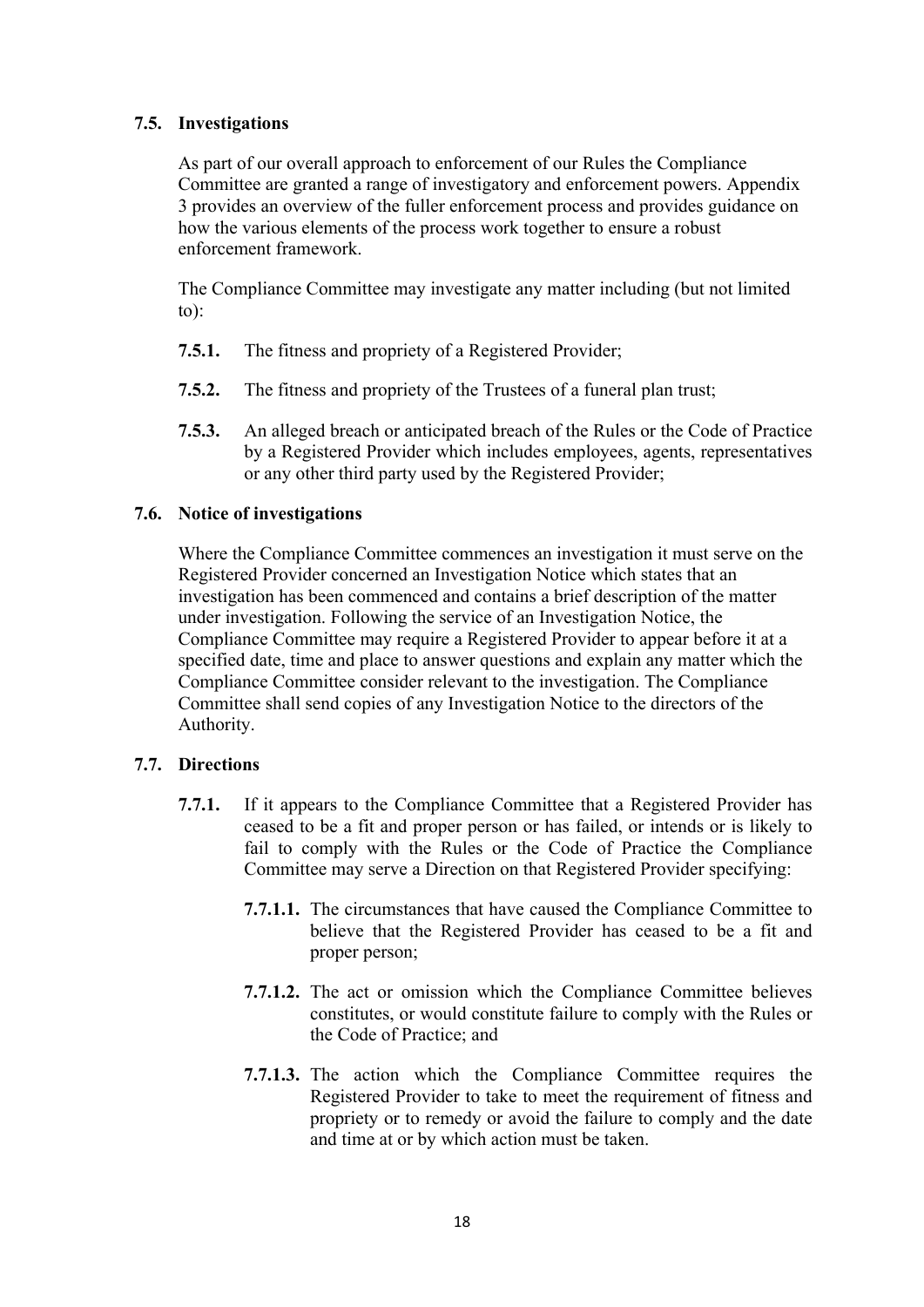- **7.7.2.** In addition the Compliance Committee may propose:
	- **7.7.2.1.** The appointment of a suitably qualified person to independently report on the matter under investigation. The Terms of Reference for such report to be determined by the Compliance Committee taking into account the reasonable representations of the Registered Provider. The fees in respect of such report to be met by the Registered Provider. Prior to the appointment of any such person the Compliance Committee has to provide a report to the Authority's Board setting out the reasons for the proposed appointment and the estimated cost of the appointment. The Authority's Board has to consider the Compliance Committee's argument and approve or otherwise the proposal to make the appointment. If no such agreement is forthcoming the Compliance Committee cannot make an appointment in respect of the matter being investigated.
	- **7.7.2.2.** A financial penalty up to a maximum of £10,000 reflecting the Compliance Committee's view of the seriousness of the circumstances. In addition, the Compliance Committee may require the Registered Provider to meet the Compliance Committee's reasonable costs incurred in carrying our the investigation. If a penalty is levied under this Rule then those circumstances leading to the penalty cannot be used as the basis for disciplinary action under section 8 of these Rules without the emergence of new evidence.
	- **7.7.2.3.** An intention to make a public statement regarding any contravention of the Rules. Such statement can only be made after the Provider has had opportunity to make representations under 7.7.3.
- **7.7.3.** A Registered Provider may within 14 days of service of a Direction make representations to the Compliance Committee to vary or revoke the terms of the Direction, and the Compliance Committee shall consider any representations made and may confirm, vary or revoke the Direction.
- **7.7.4.** The Compliance Committee may at any time vary or revoke a Direction by written notice to the Registered Provider.
- **7.7.5.** A Registered Provider on whom a Direction has been served shall not without reasonable excuse act in breach of it and the burden of proving such reasonable excuse shall be on the Registered Provider.

# **7.8. Suspension of Registration**

- **7.8.1.** If it appears to the Compliance Committee that a Registered Provider:
	- **7.8.1.1.** Has ceased to be a fit and proper person or has committed, or is likely to commit, an act of misconduct; and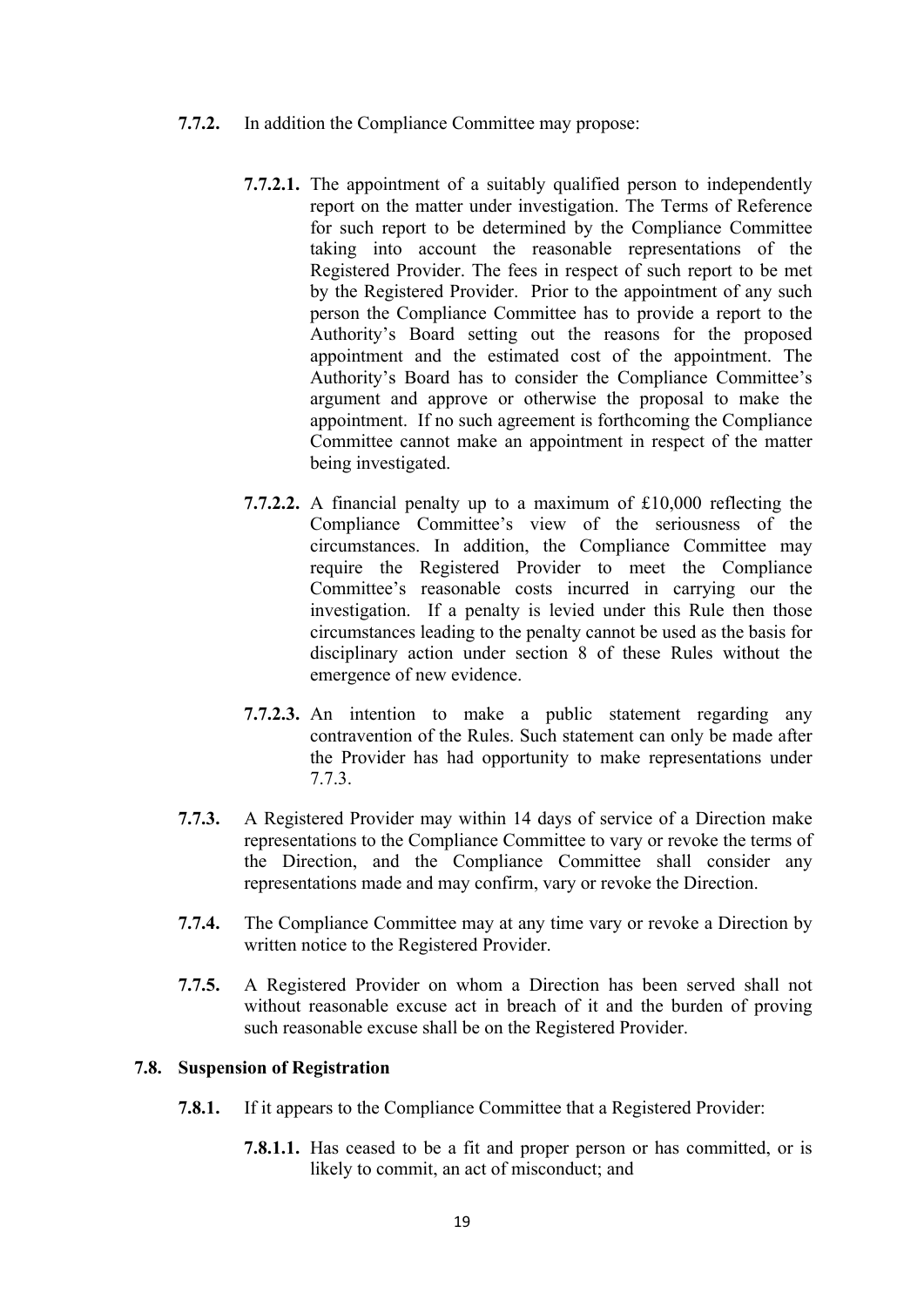- **7.8.1.2.** That, in consequence, it is necessary for the protection of consumers to do so; the Compliance Committee may suspend the registration of that Registered Provider.
- **7.8.2.** Suspension of registration in accordance with Rule 7.8.1 shall be effected by means of a Suspension Notice which shall be in writing and shall specify:
	- **7.8.2.1.** The matters, acts, or omissions which lead the Compliance Committee to consider that the Registered Provider has ceased to be a fit and proper person or has committed, or is likely to commit, an act of misconduct;
	- **7.8.2.2.** The reasons why the Compliance Committee consider that suspension of registration is necessary for the protection of consumers;
	- **7.8.2.3.** The time and date from which suspension will take effect and the period (if any) for which it will operate, and the Authority's intended public communication of the suspension.
- **7.8.3.** A Registered Provider on whom a Suspension Notice is served may:
	- **7.8.3.1.** Appeal against the issue of the Suspension Notice to the Disciplinary Panel as if the Suspension Notice was a Disciplinary Notice; and
	- **7.8.3.2.** If the registered provider so chooses, apply for the operation of the Suspension Notice, including any public communication to be stayed pending the outcome of that appeal.
- **7.8.4.** An application to stay the operation of a Suspension Notice shall be made to the chairman of the Disciplinary Panel and the Authority shall make arrangements for such applications to be heard promptly and in any event within 48 hours of a Suspension Notice coming into operation.

### **7.9. Urgent Action**

- **7.9.1.** If it appears to the Chairman of the Compliance Committee that urgent action needs to be taken in respect of any matter relating to a Registered Provider, he shall be authorised to exercise such powers of the Compliance Committee as he considers appropriate.
- **7.9.2.** Where the Chairman of the Compliance Committee takes any action in accordance with Rule 7.9.1 he shall give written notice to the other members of the Compliance Committee within 24 hours of doing so and at the same time shall give notice of a meeting of the Compliance Committee (which shall be held within 7 days of the date of that notice) at which the other members of the Compliance Committee may receive a full report from the Chairman and, if appropriate, ratify the action he has taken.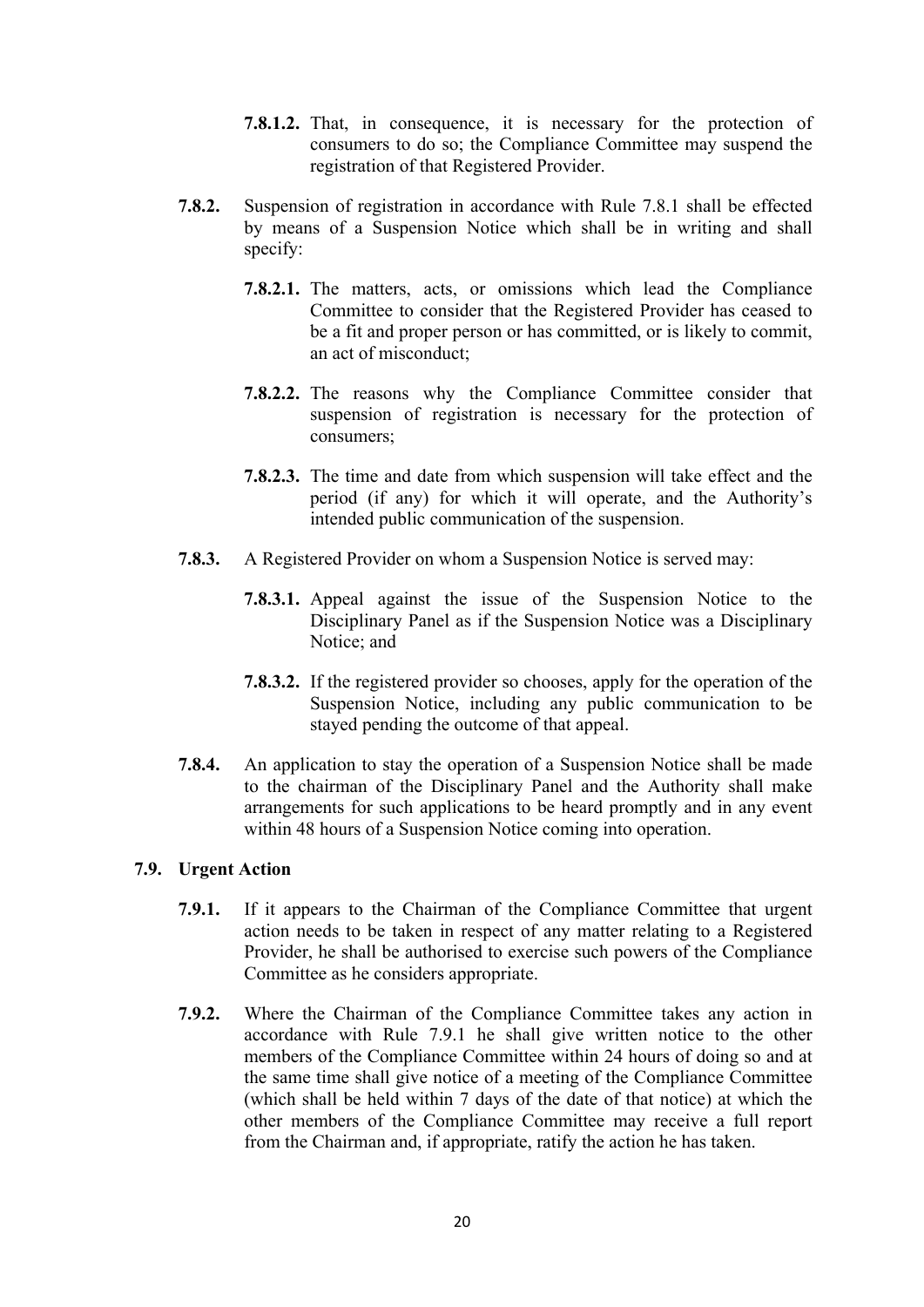### **7.10. Reports to the Authority**

The Compliance Committee shall within 7 days of:

- **7.10.1.** Exercising its compliance powers;
- **7.10.2.** Concluding any investigation; or
- **7.10.3.** Serving any Direction or Suspension Notice;

give written notice to the directors of the Authority so that they are aware of the action taken and can decide whether it is appropriate to commence disciplinary proceedings against the Registered Provider concerned.

#### **8. DISCIPLINE**

#### **8.1. Disciplinary proceedings**

- **8.1.1.** The Authority may institute disciplinary proceedings against a Registered Provider where it considers that the Registered Provider:
	- **8.1.1.1.** Is guilty of misconduct; or
	- **8.1.1.2.** Has ceased to be a fit and proper person; and in these Rules "misconduct" means a breach of the Rules or Code of Practice, breach of any condition of registration, failure to comply with a Direction or the provision to the Authority of information (including information for the purposes of obtaining registration) which is false, misleading or inaccurate in a material particular.
- **8.1.2.** A Registered Provider has a continuing obligation to be able to satisfy the Authority that it is, and remains, fit and proper.
- **8.1.3.** Where the Authority decides to institute disciplinary proceedings it shall serve a Disciplinary Notice on the Registered Provider concerned setting out the acts of misconduct or reasons why the Registered Provider has ceased to be fit and proper together with a summary of the facts relied upon.
- **8.1.4.** The Registered Provider may, within 28 days from service of a Disciplinary Notice, serve on the Authority a Defence responding to all or any of the allegations in the Disciplinary Notice and giving reasons and if within that period the Registered Provider has not served a Defence the Disciplinary Notice shall be deemed to be accepted by that Registered Provider.

### **8.2. Disciplinary Panel**

**8.2.1.** The Disciplinary Panel shall be appointed by the Authority and shall comprise a chairman who is a legally qualified Independent Person and two other persons, one of whom shall be an Independent Person.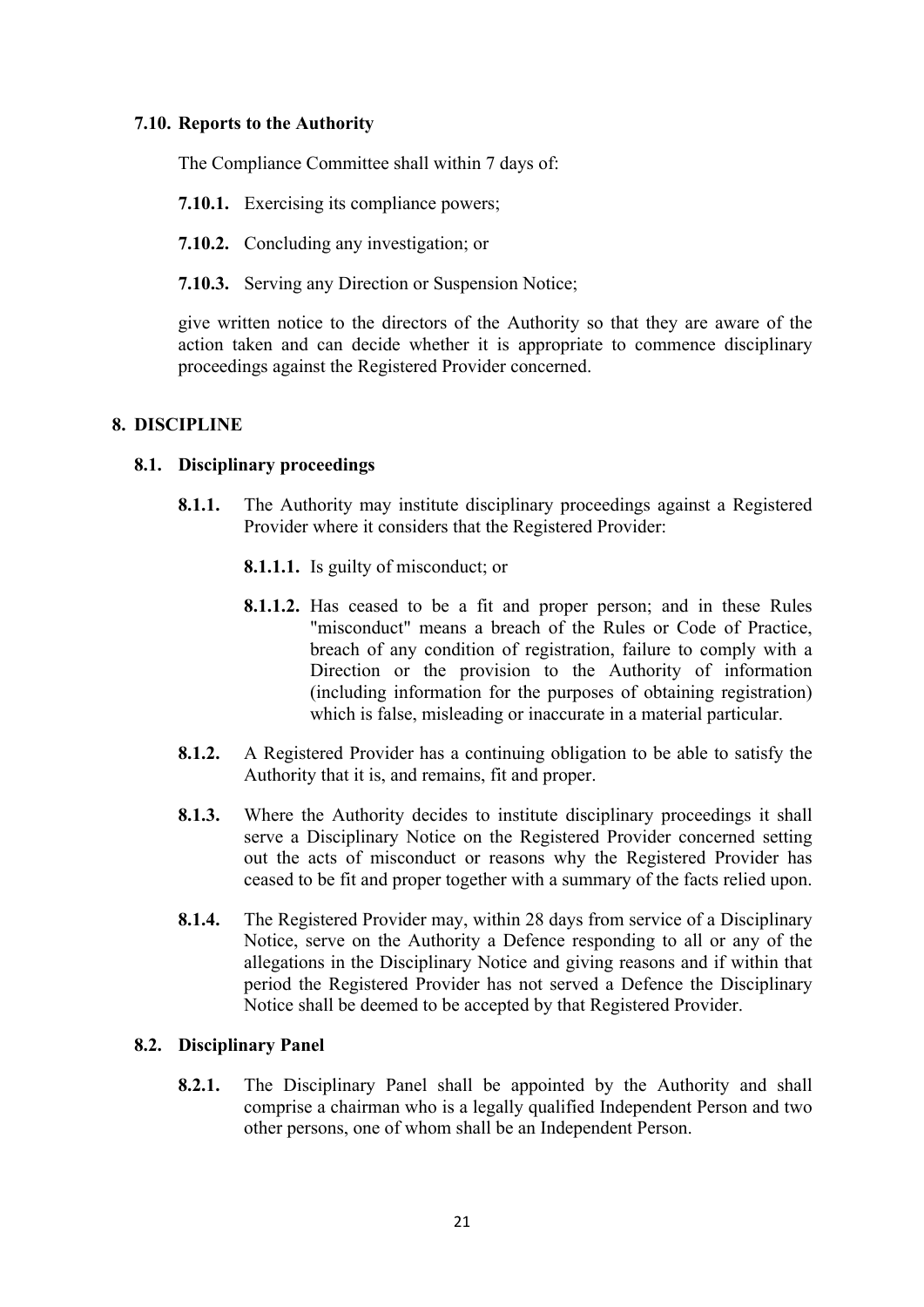**8.2.2.** No person shall serve on a Disciplinary Panel if he has a direct personal or financial interest in the case or has been involved in any preliminary consideration of that case.

### **8.3. Disciplinary Panel Procedure**

- **8.3.1.** Disciplinary Panel hearings shall be in private.
- **8.3.2.** The chairman of the Disciplinary Panel shall determine the procedure for hearing an appeal having regard to the following:-
	- (1) the Authority opening its case;
	- (2) the Authority calling witnesses or producing evidence in support of the Disciplinary Notice;
	- (3) the Registered Provider calling witnesses and adducing evidence;
	- (4) both parties cross-examining and re-examining any witnesses;
	- (5) the Authority addressing the panel;
	- (6) the Registered Provider addressing the panel.
- **8.3.3.** Except where otherwise provided in the Rules, in proceedings before the Disciplinary Panel the burden of proof shall be on the Authority.
- **8.3.4.** The Disciplinary Panel shall not be bound by any enactment or rule of law relating to the admissibility of evidence in proceedings before any court of law.
- **8.3.5.** At a hearing before the Disciplinary Panel a Registered Provider may be legally represented and, where the Registered Provider is not an individual, may be represented by one of its officers.

### **8.4. Decision**

- **8.4.1.** Within 28 days of announcing its decision the Disciplinary Panel shall serve a Disciplinary Decision Notice on the parties setting out its findings of fact, the reasons for its decision and any penalty to be imposed on the Registered Provider.
- **8.4.2.** The Disciplinary Decision Notice shall inform the parties of their right of appeal.
- **8.4.3.** Where the Disciplinary Panel is satisfied that the Registered Provider has committed an act of misconduct it shall take into account any representations made by the parties before deciding the penalty to be imposed, whether registration should be terminated or continue subject to conditions, and the terms and conditions, compensation and costs to be imposed or ordered.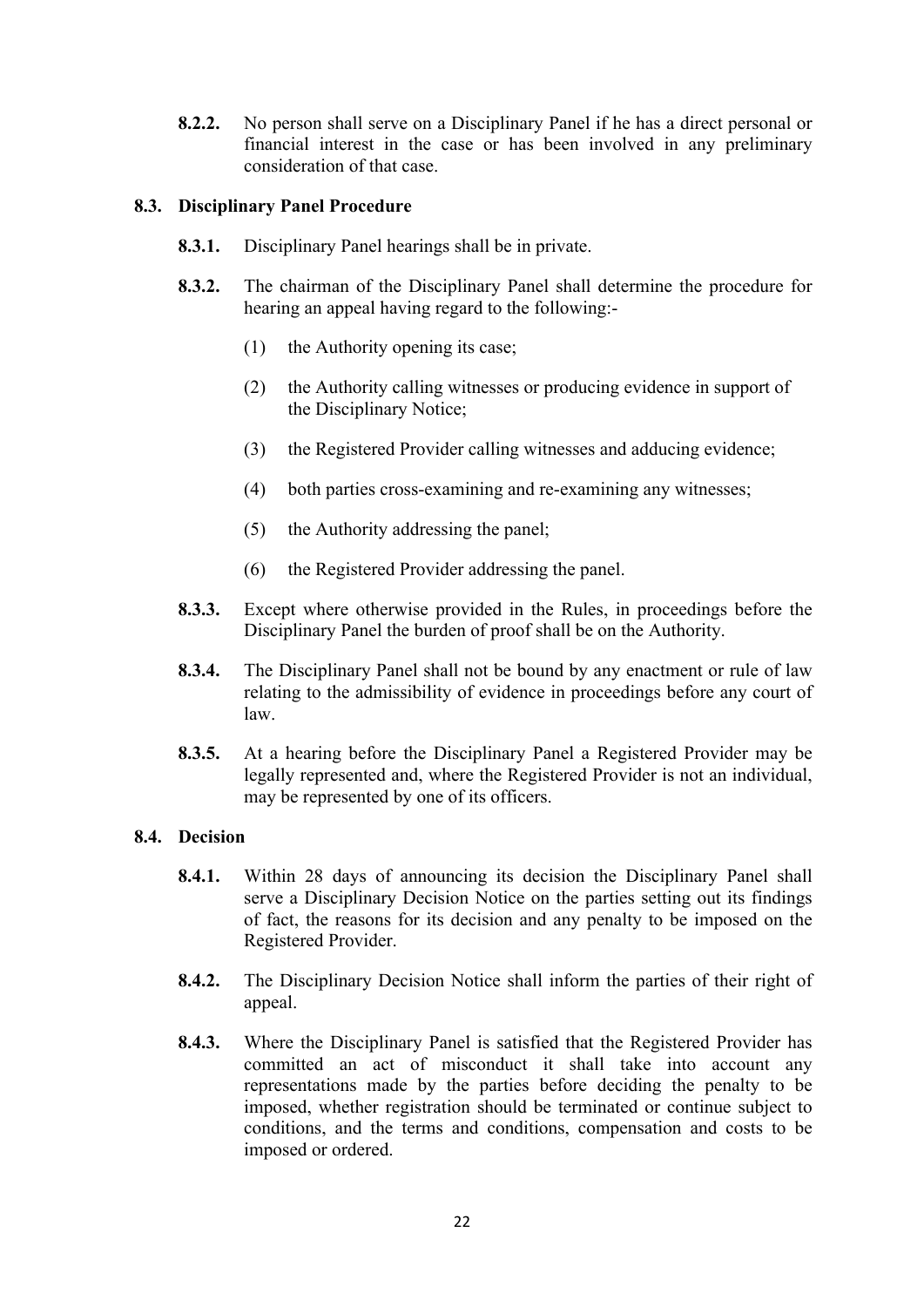**8.4.4.** Where the Disciplinary Panel is satisfied that the Registered Provider is no longer fit and proper it shall take into account any representations made by the parties before deciding whether the termination of registration should be subject to conditions and the terms and conditions, compensation and costs to be imposed or ordered.

# **8.5. Penalties**

- **8.5.1.** The Disciplinary Panel may impose one or more of the penalties set out below taking into account any material antecedent history of the Registered Provider and any acts of misconduct other than those charged which the Registered Provider admits and wishes to take into consideration. The penalties are:
	- **8.5.1.1.** A reprimand;
	- **8.5.1.2.** A fine of up to a maximum of 5% of turnover as recorded in the Statement of Comprehensive Income included in the Registered Provider's most recent filed accounts or if less £100,000. If no such Statement of Comprehensive Income exists an equivalent value of Turnover will be assessed, by the FPA, based on generally accepted accounting practices prevailing at that time.
- **8.5.2.** Where the Disciplinary Panel is satisfied that a Registered Provider is no longer fit and proper it shall terminate the registration of that Registered Provider.
- **8.5.3.** The Disciplinary Panel may impose such conditions as appropriate and may include a requirement that a Registered Provider takes steps to remediate any customer detriment and remedy or avoid a breach of the Rules or a condition on the registration of that Registered Provider.
- **8.5.4.** Unless the Disciplinary Panel determines otherwise, any penalty imposed shall come into effect upon service of the Disciplinary Decision Notice.
- **8.5.5.** The Disciplinary Panel may at its sole discretion advise the Authority to make the results of the Disciplinary Decision Notice public after any appeal submitted under Rule 8.9 has been considered.

# **8.6. Compensation**

- **8.6.1.** The Disciplinary Panel may make an order requiring a Registered Provider to pay compensation to a client where, on an application made by or on behalf of the client, the Disciplinary Panel is satisfied that the client has suffered a quantifiable financial loss as a consequence of the Registered Provider's misconduct.
- **8.6.2.** The amount of compensation to be paid by the Registered Provider shall be such amount (not exceeding £10,000) as the Disciplinary Panel considers appropriate in all the circumstances of the case, having regard to the financial loss sustained.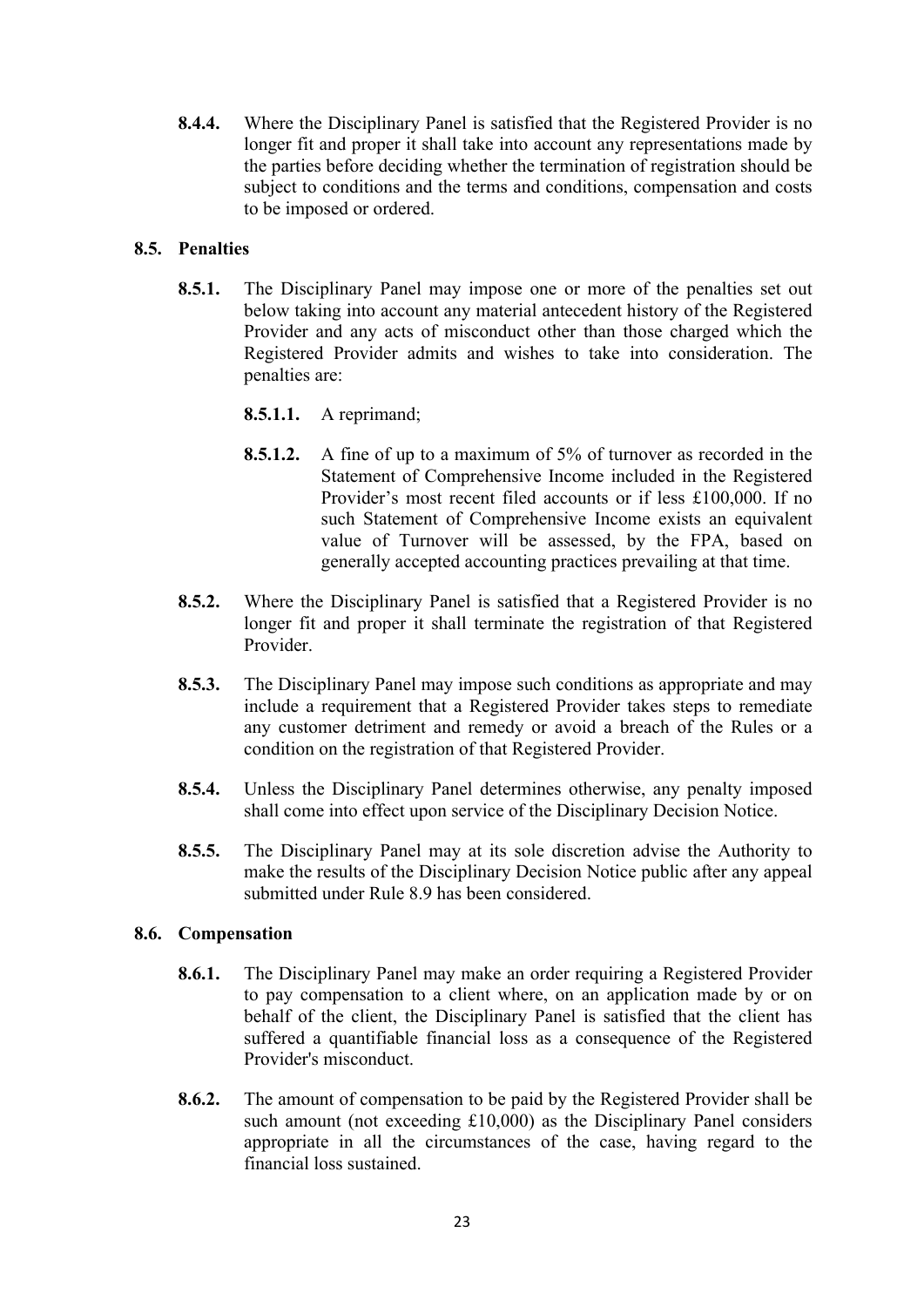#### **8.7. Costs**

- **8.7.1.** The Disciplinary Panel may order any party to the proceedings to pay costs, and such costs may include, but shall not be limited to, the remuneration of members of the Disciplinary Panel, administrative costs and costs incurred in the investigation, preparation and presentation of the case.
- **8.7.2.** Costs may be awarded against the Authority but only if, in the opinion of the Disciplinary Panel, the Authority has behaved unreasonably in the commencement or conduct of the proceedings.

### **8.8. Rights of appeal**

A Registered Provider or the Authority may appeal to the Disciplinary Appeal Tribunal against a decision by the Disciplinary Panel or any term or condition set out in a Disciplinary Decision

### **8.9. Disciplinary Appeals**

- **8.9.1.** A party to a Disciplinary Decision ("the Appellant") may serve a Disciplinary Appeal Notice on the other party ("the Respondent") within 14 days of the service of that Disciplinary Decision.
- **8.9.2.** If a Disciplinary Appeal Notice is not served within the time provided in Rule 8.9.1 the Disciplinary Decision shall be regarded as final and binding on the parties.
- **8.9.3.** Any Disciplinary Appeal Notice must set out the grounds of appeal and must contain a brief statement of all matters relied upon by the Appellant.
- **8.9.4.** The grounds of appeal may be any one or more of the following:
	- **8.9.4.1.** That the Disciplinary Panel misdirected itself;
	- **8.9.4.2.** That the Disciplinary Panel's decision was one that no reasonable Disciplinary panel could have reached;
	- **8.9.4.3.** That the Disciplinary Panel's decision was not supported by the evidence or was against the weight of the evidence;
	- **8.9.4.4.** That the Disciplinary Panel's decision was based upon an error of law or a misinterpretation of the Rules;
	- **8.9.4.5.** That the penalty imposed or compensation awarded by the Disciplinary Panel was excessive or, where the Appellant is the Authority, was insufficient.
- **8.9.5.** The Disciplinary Appeal Tribunal shall consider submissions made by the parties but, subject to Rule 8.9.6, shall hear no new evidence
- **8.9.6.** Where the Appellant is a Registered Provider he may appeal on the ground that fresh evidence is available which he could not by reasonable diligence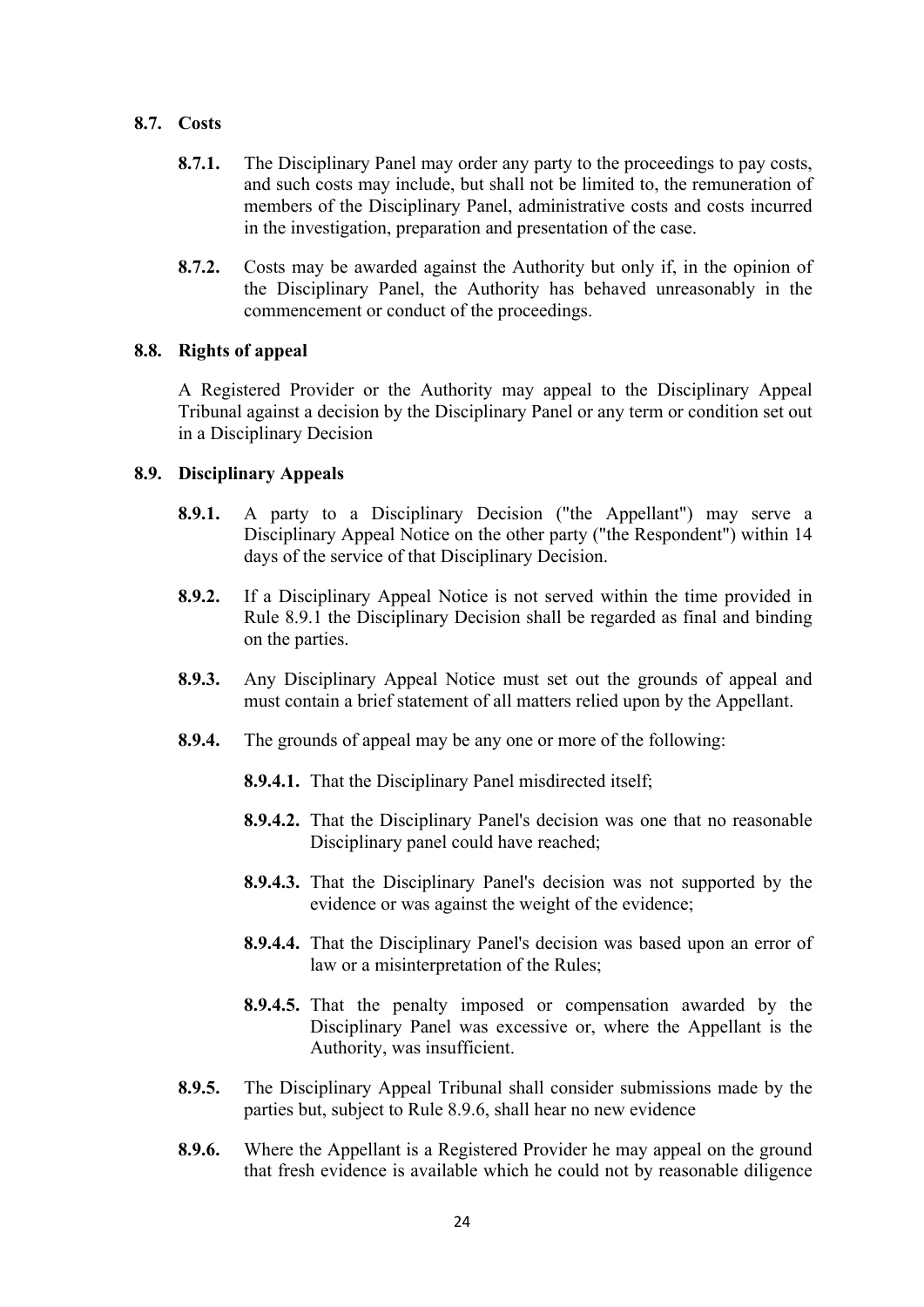have adduced before the Disciplinary Panel but, had it been adduced, the Disciplinary Panel could reasonably have come to a different decision.

#### **8.10. Disciplinary Appeal Tribunal**

- **8.10.1.** The Disciplinary Appeal Tribunal shall be appointed by the Authority and shall comprise a chairman who is a legally qualified Independent Person and two other persons, one of whom shall be an Independent Person.
- **8.10.2.** No person shall serve on a Disciplinary Appeal Tribunal if he has a direct personal or financial interest in the case or has been involved in any preliminary consideration of that case.

#### **8.11. Disciplinary Appeal Tribunal Procedure**

- **8.11.1.** Disciplinary Appeal Tribunal hearings shall be in private.
- **8.11.2.** The chairman of the Disciplinary Appeal Tribunal shall determine the procedure for hearing an appeal having regard to the following:-
	- (1) the Appellant opening his case;
	- (2) where fresh evidence is adduced under Rule 8.9.6, the Appellant presenting that evidence;
	- (3) the Respondent cross-examining any witnesses called by the Appellant;
	- (4) the Appellant re-examining any such witnesses;
	- (5) the Respondent making closing submissions;
	- (6) the Appellant making closing submissions.
- **8.11.3.** The Disciplinary Appeal Tribunal shall not be bound by any enactment or rule of law relating to the admissibility of evidence in proceedings before any court of law.
- **8.11.4.** At a hearing before the Disciplinary Appeal Tribunal a party may be legally represented and, where the party is not an individual, may be represented by one of its officers.
- **8.11.5.** The Disciplinary Appeal Tribunal shall announce its decision to the parties as soon as practicable and, within 28 days of doing so, shall serve a Registration Appeal Decision on the parties setting out the reasons for its decision.
- **8.11.6.** The Disciplinary Appeal Tribunal may dismiss or allow an appeal, may increase or decrease any penalty imposed or the amount of compensation awarded and, in allowing an appeal, may impose such conditions as it thinks fit or vary any condition imposed by the Disciplinary Panel.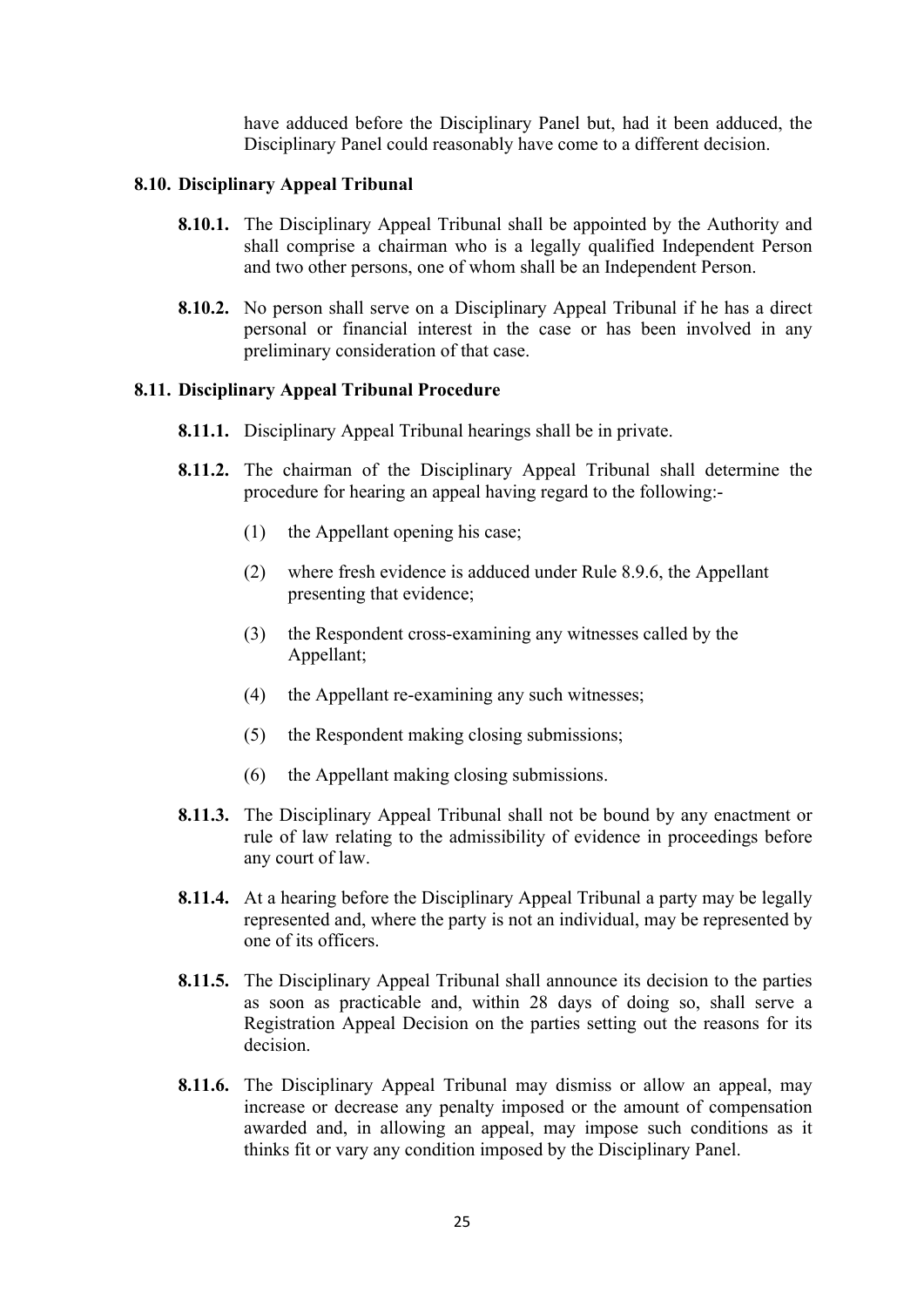- **8.11.7.** Rule 8.7 relating to costs shall apply to the Disciplinary Appeal tribunal as it applies to the Disciplinary Panel.
- **8.11.8.** The decision of the Disciplinary Appeal Tribunal shall be final and binding upon the parties.

### **9. PLEDGE TO CUSTOMERS**

Registered Providers shall co-operate in the delivery of the Authority's "Pledge to Customers" by which, in the event of the insolvency of a Registered Provider, the other Registered Providers will examine ways in which the Authority might assist in arranging delivery of the funerals of customers of the insolvent Registered Provider. The extent of this cooperation will be at the discretion of the individual Registered Providers.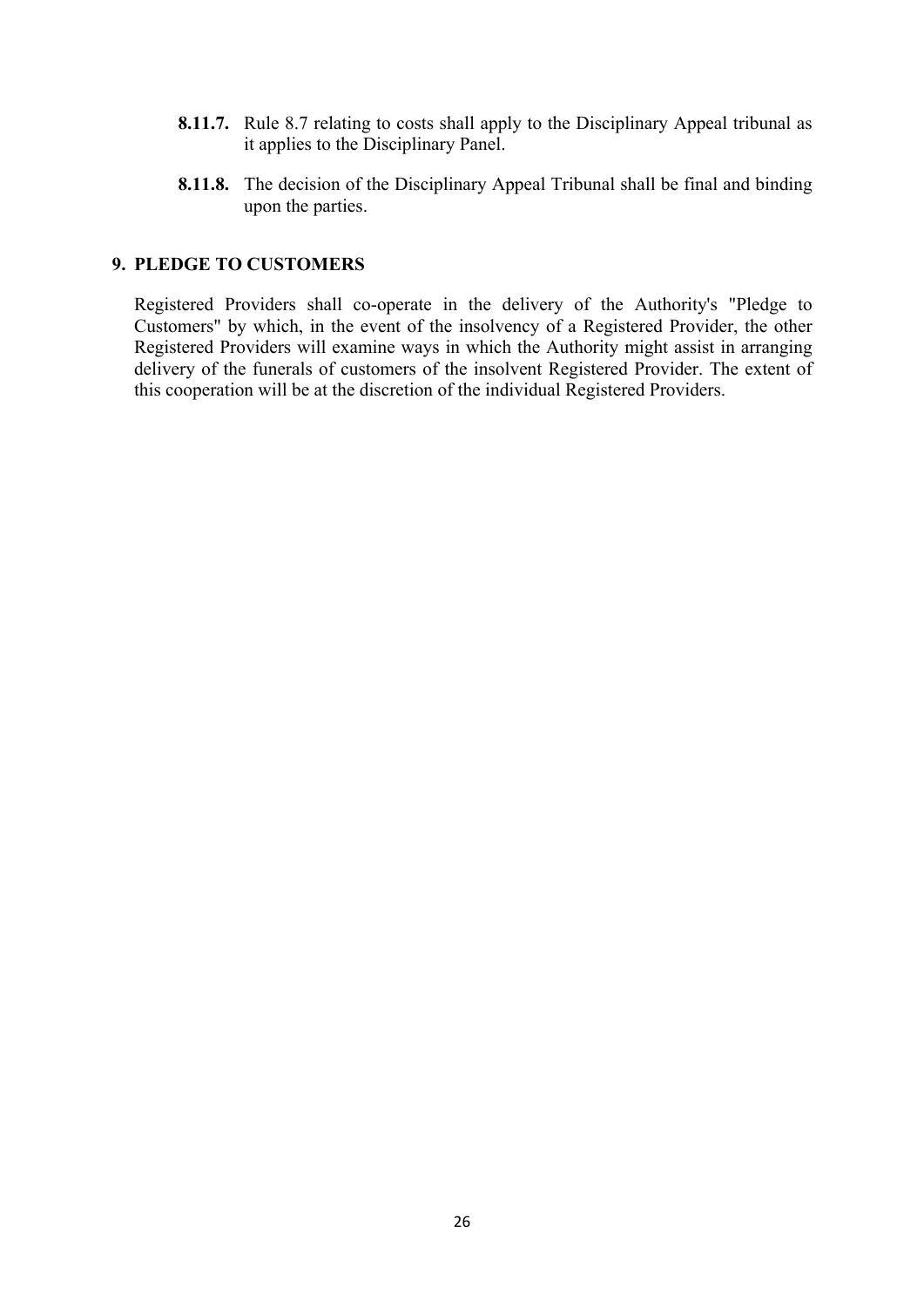### **Appendix 1**

### **GUIDANCE ON FITNESS AND PROPRIETY**

The Rules of Funeral Planning Authority ("the Authority") refer to applicants, plan providers and trustees as being "fit and proper" persons. In view of this, it is appropriate to publish this guidance out the criteria that will be considered by the Authority's Compliance Committee when considering applications for registration and re-registration.

The primary obligation is on Applicants and Registered Providers to consider this matter and to inform the Authority of any matter that might cast doubt on the fitness of either the Applicant, Registered Provider or the Trustees. The application / re-registration process will ask specific questions regarding individuals and this will give the Applicant the opportunity to provide any relevant information. It is for Applicants and Registered Providers to decide what information should be made available to the Authority. This Guidance is descriptive and is not exhaustive.

When considering fitness and propriety the Authority may take into account any matters it sees fit, including but not limited to the following:

- the activities, experience and competency of the person concerned;
- any matter relating to any individual who is or will be an employee, agent or representative of that person;
- if the person is a body corporate, any matter which relates to any director, owner or part owner of that body corporate;
- if the Applicant is a partnership, any matter which relates to any of the partners; and
- if the Applicant is an unincorporated association, any matter relating to a member of the governing body or any officer of the association.

The Authority must be satisfied that an Applicant, Registered Provider or trustee meets high standards of integrity in all respects and is financially sound. Failure to satisfy the Authority in relation to any of these criteria will result in refusal of an application for registration or proceedings to terminate registration.

In determining whether an Applicant, Registered Provider or Trustee has satisfied the Authority as to its integrity the Authority may have regard to matters affecting the propriety of its conduct, whether or not such conduct may have resulted in the commission of an offence or the institution of legal or disciplinary proceedings of any nature. In considering issues affecting integrity, the Authority may have regard to any factors including but not limited to whether the Applicant, Registered Provider or any Trustee has:-

- had any conviction involving fraud or other dishonesty or violence;
- ever been the subject of disciplinary proceedings by a self-regulatory, trade or professional body, or any government body or agency;
- had a refusal or restriction imposed on their right to carry on a trade, business or profession requiring a licence, registration or other authority;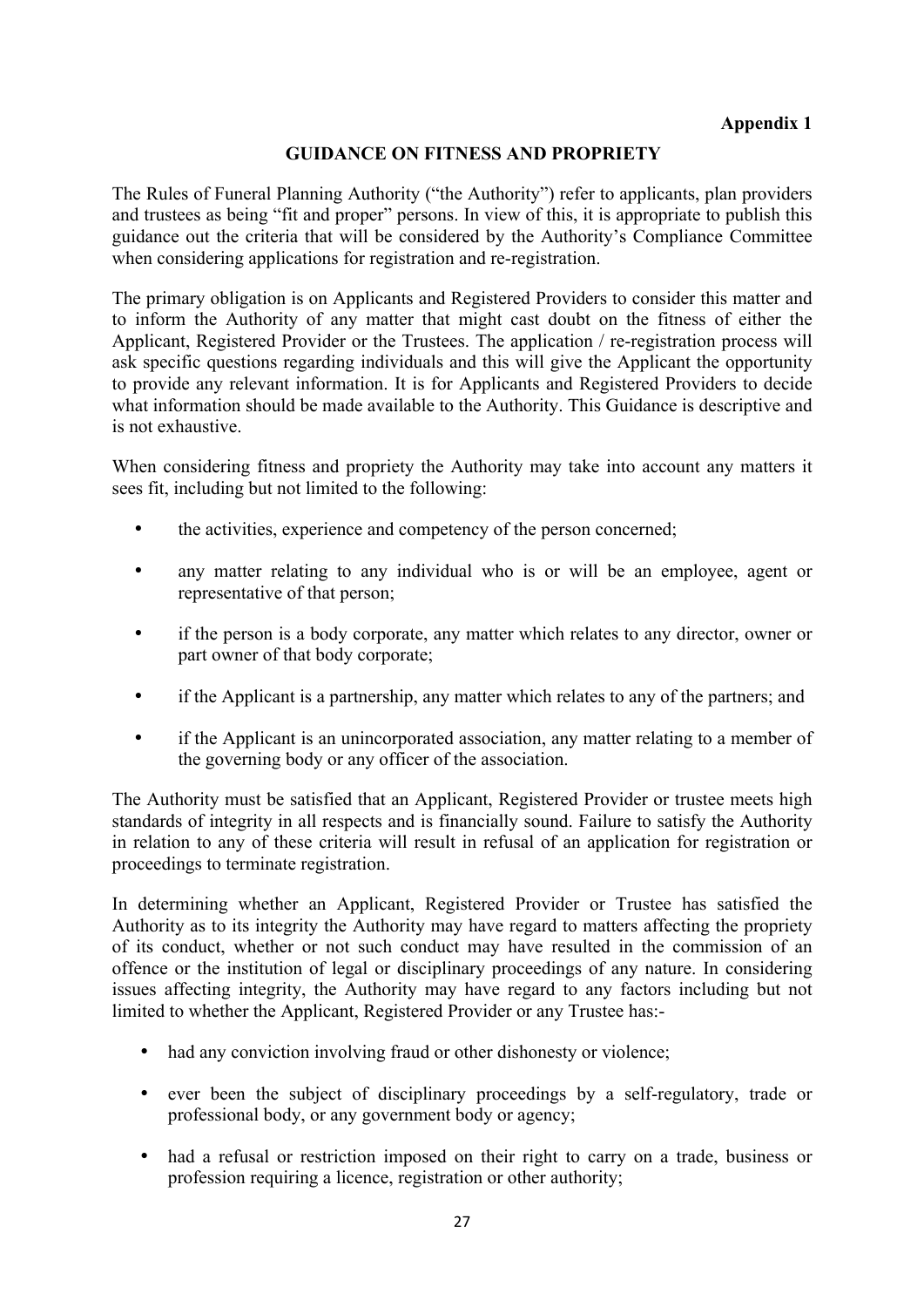- had an adverse finding in a civil action by any court of competent jurisdiction of fraud, misfeasance or other misconduct
- had an order of disqualification as a director or to act in the management or conduct of the affairs of corporation by a court of competent jurisdiction;
- been a director, partner or concerned in the management of a company or partnership which has gone into insolvent liquidation, or has been declared bankrupt or entered into an insolvent voluntary arrangement;
- been censured, disciplined or publicly criticised by or made the subject of a court order at the instigation of any regulatory authority or any officially appointed inquiry;
- has been candid and truthful in all its dealings with the Authority;

Any non-disclosure of an issue that could be considered to impact the Authority's assessment of fitness and propriety would be seen as prima facie evidence of a lack of fitness and propriety.

April 2019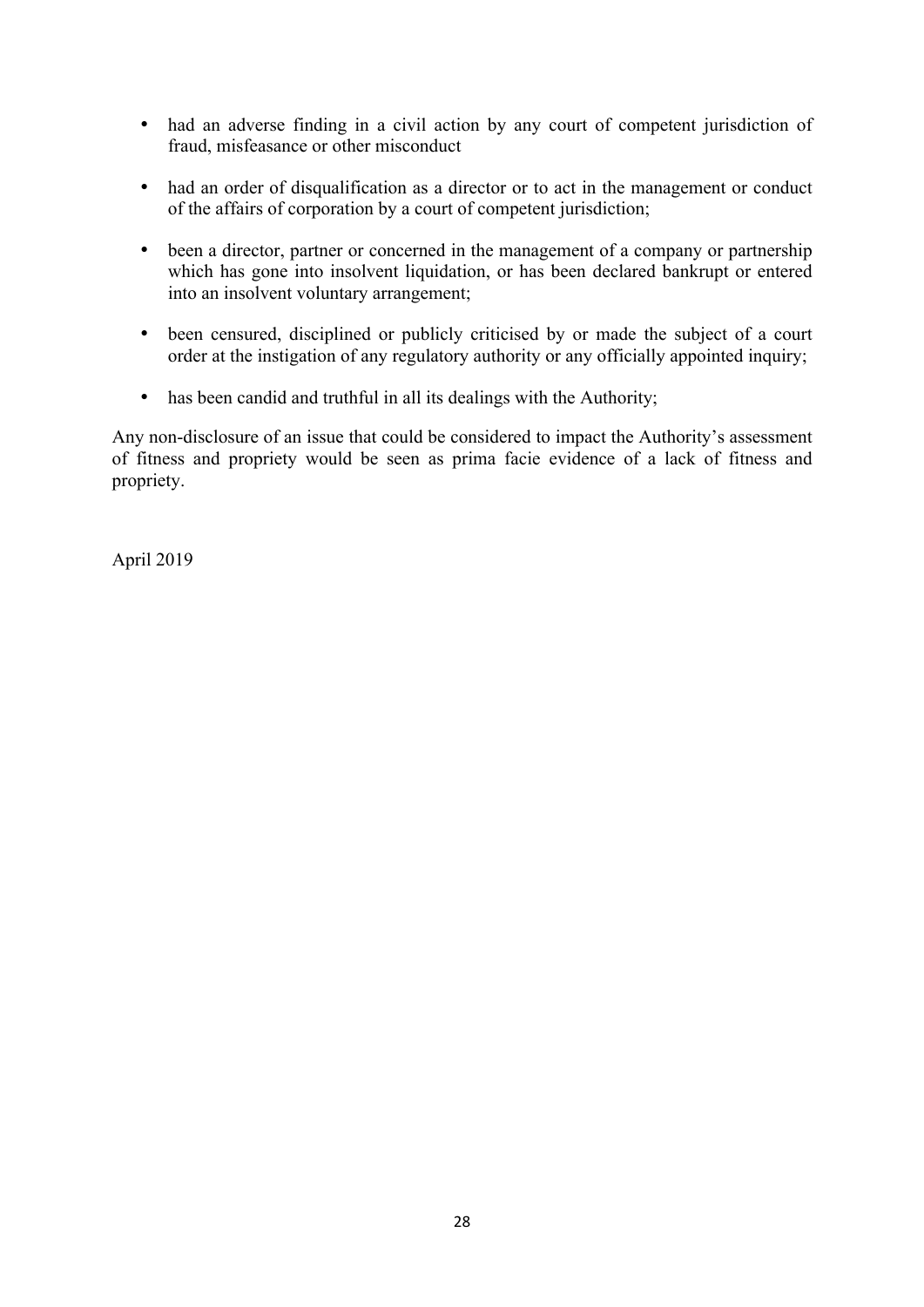# **ASSET ADEQUACY REPORT GUIDANCE**

### **1. Introduction**

Rule 5.7.6 requires Registered Providers to provide an annual report to the Authority that confirms the adequacy of assets to provide the funeral, on the assumption that the Registered Provider failed at the previous calendar year or financial year end. This Asset Adequacy Report (AAR) should include reference to at least the following:

- The type and value of assets available at the calendar year or financial year end, including details of how the assets have been valued.
- The value of future instalment payments at the valuation date.
- Arrangements in place for funerals to be carried out and their legal enforceability if the Registered Provider ceased to be a provider of funeral plans.
- The Registered Provider's view of the cost that would have to be paid on a wholesale basis to deliver the funerals to be provided under the plans taking account of the plan type, guarantees, geography and other factors that the Registered Providers consider relevant (the "wholesale cost").
- The relationship between assets and the wholesale cost at the valuation date taking account of the legal position.
- If a material deficit exists between assets available and the wholesale cost or the report identifies other material risks an explanation of how that position will be remedied.

This guidance is intended to provide Registered Providers with assistance in compiling their report so as to meet the Authority's requirements. It is envisaged this guidance will be updated in light of emerging best practice.

# **2. Purpose of the Asset Adequacy Report**

In setting the requirement for an AAR the FPA is primarily interested in ensuring that at any point in time if a provider were to cease to trade that there are adequate assets available to ensure that customers receive the funeral they have purchased when it is needed. To deliver that assurance there is a clear need to understand the financial position in terms of assets available, but consideration also needs to be given to how the liabilities might change were the provider to fail. This may be because existing arrangements for the provision of the funeral are subject to change in such a situation.

The FPA is also interested in ensuring that Registered Providers and Trustees, where relevant, have given due consideration to the operational arrangements that would be required in the event of a provider failure including how plans will be administered and funerals delivered.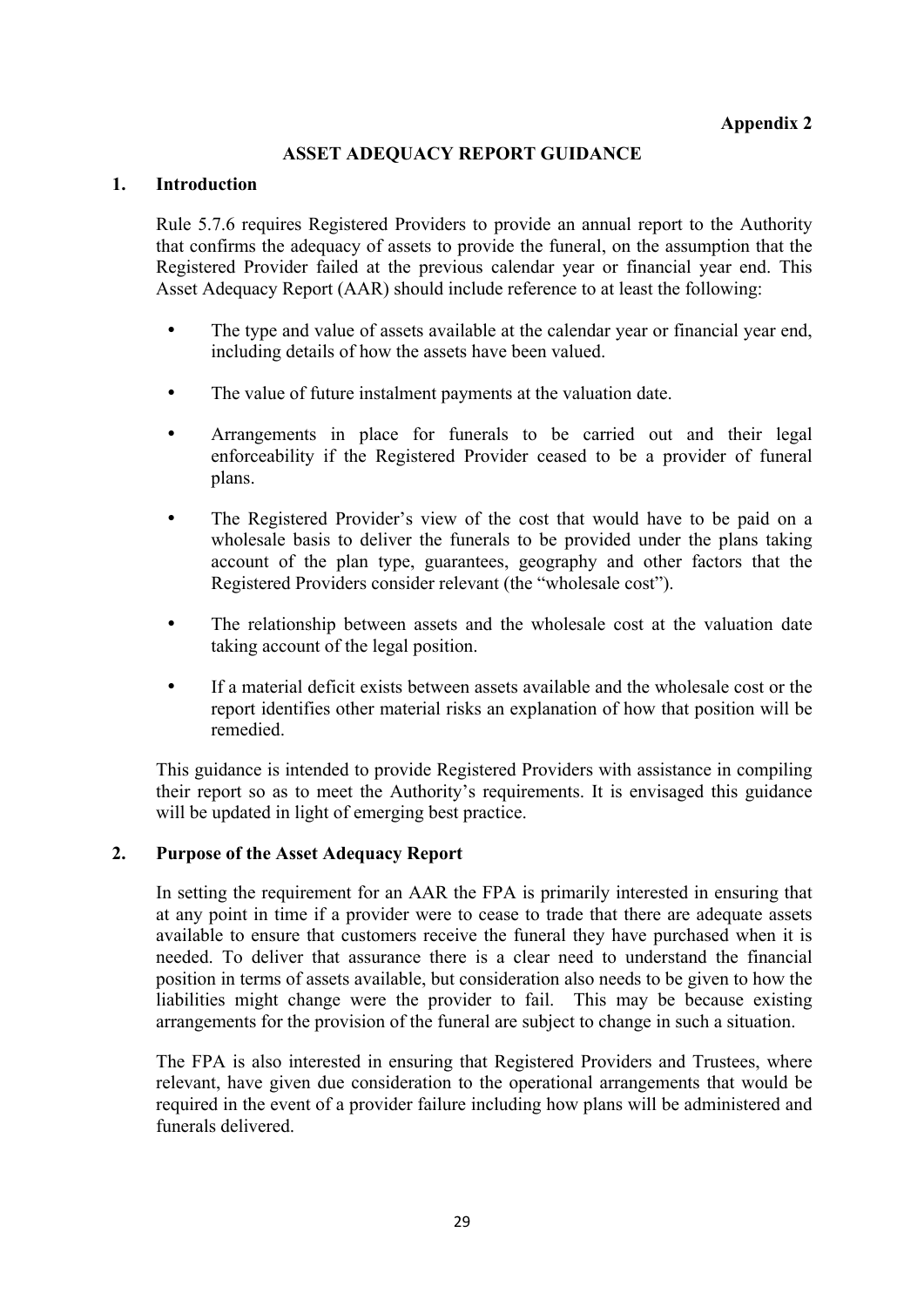The FPA sees the AAR as an important part of our assurance that arrangements are satisfactory and also as an important tool for Registered Providers and Trustees, where relevant, to consider the issues that may arise were they to cease to trade.

### **3. Guidance on Specific Requirements**

*3.1. The type and value of assets available at the calendar year or financial year end, including details of how the assets have been valued.*

The FPA see this as being the market value of any assets held to provide funerals with appropriate adjustments to reflect plans that are in the process of being set up and / or being redeemed through delivery of the funeral or cancellation. Where no market value is available we would expect a valuation supported by a professional opinion. In essence, we would expect the value of assets to be equivalent to the value of assets used for year-end financial statements. For insurance policies we would expect the current death benefit at the valuation date to be used as the value of assets.

### *3.2. The value of future instalment payments*

The FPA is aware that over recent years instalment based plans have taken on increasing significance and are a major part of some providers' book of plans. It is important therefore that in considering assets that would be available to deliver plans appropriate allowance is made for future instalments. We do not prescribe how that allowance is calculated but would expect the AAR to set our clearly how instalment based plans have been allowed for both in terms of liabilities and the valuation placed on future instalments including any discount rates used and assumptions with regard to cancellation and mortality. We would also expect any allowance for future instalments to take account of the costs of collecting these instalments in a scenario where the provider did not exist.

*3.3. Arrangements in place for funerals to be carried out and their legal enforceability if the Registered Provider ceased to be a provider of funeral plans.*

The FPA would expect the report to set out the arrangements that a Registered Provider has put in place for funerals to be carried out and for an explanation as to what would happen to these arrangements both in terms of their on-going legal status and also the financial impact were the provider to cease to trade.

*3.4. The Registered Provider's view of the wholesale cost of funerals to be provided under the plans taking account of the plan type, guarantees, geography and other factors that the Registered Providers consider relevant.*

The FPA recognises that each Registered Provider's business model is different and that this itself changes the nature of what might be considered a wholesale price of a funeral. In seeking that Registered Provider's address this point we are looking for an internal assessment as to what would be needed from a financial perspective were the provider to cease to exist and an alternative delivery mechanism for the funerals needed to be sourced. In making this assessment we understand that different plan types, geography and what is and isn't guaranteed will potentially have a significant impact on the wholesale cost. We are not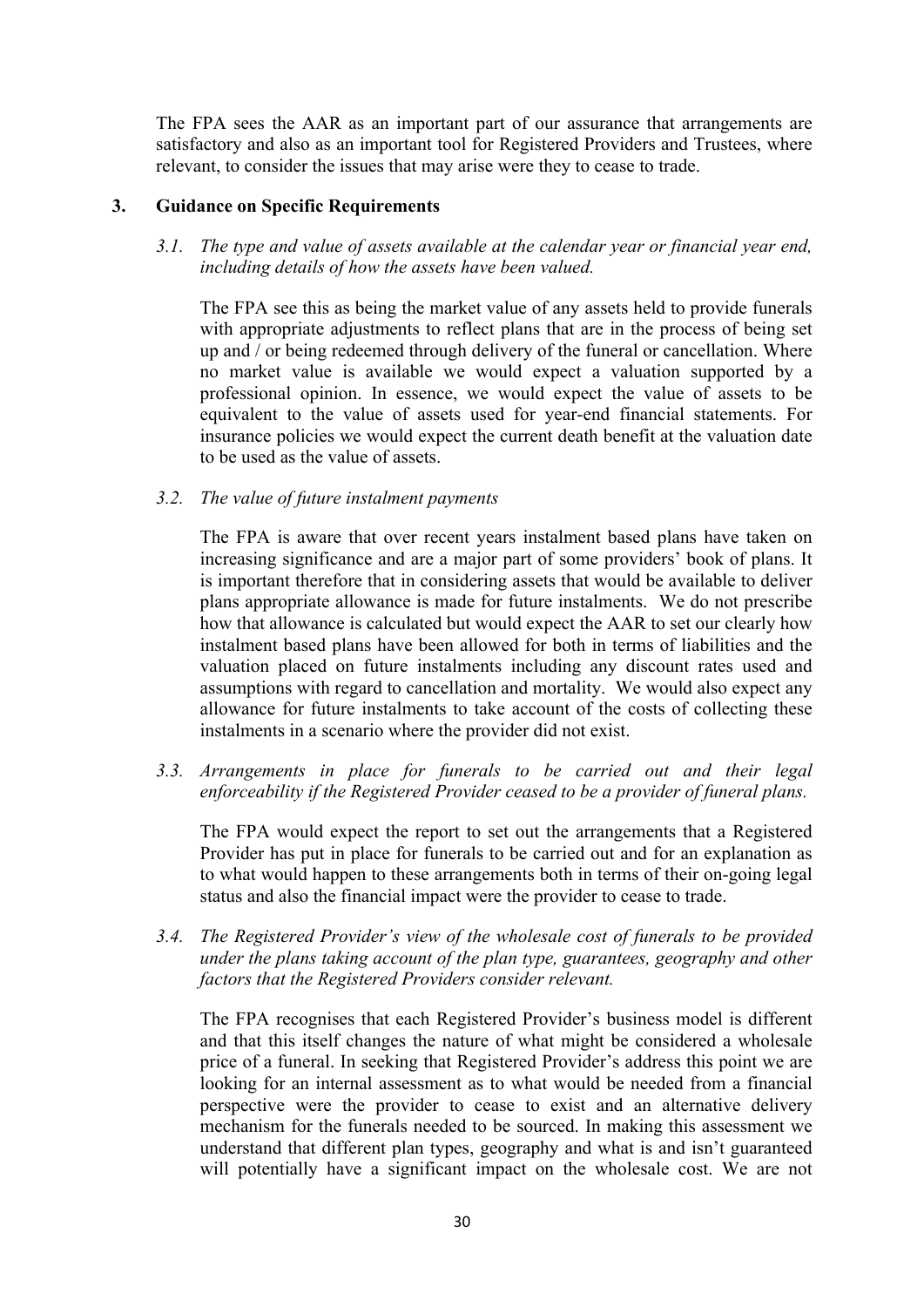expecting providers to state a definitive view but we are expecting a well reasoned and considered view on the potential costs were we, or another party, to have to seek new arrangements for the funerals to be carried out. This may involve exploring different scenarios and looking at a range of different outcomes.

*3.5. The relationship between assets and the wholesale cost at the valuation date taking account of the legal position.*

Having identified the assets available and allowed for instalment costs we are interested in the degree to which there would be sufficient assets to cover the wholesale costs established in 3.4.

*3.6. If a material deficit exits between assets available and the wholesale cost or the report identifies other material risks an explanation of how and when that position will be remedied.*

The FPA is seeking Registered Providers to identify action that can mitigate any risks that arise for the various elements of the assessment above. What we do not want to do is to precipitate action that will increase the probability of the Registered Provider ceasing to trade, but we do believe the development of these reports may well provide useful insight to Registered Providers in managing the risks that may arise through the situation where the Registered Provider ceases to trade. If no remedy is proposed or remedies are not actioned we would expect this to lead to a formal investigation under the Rules.

April 2019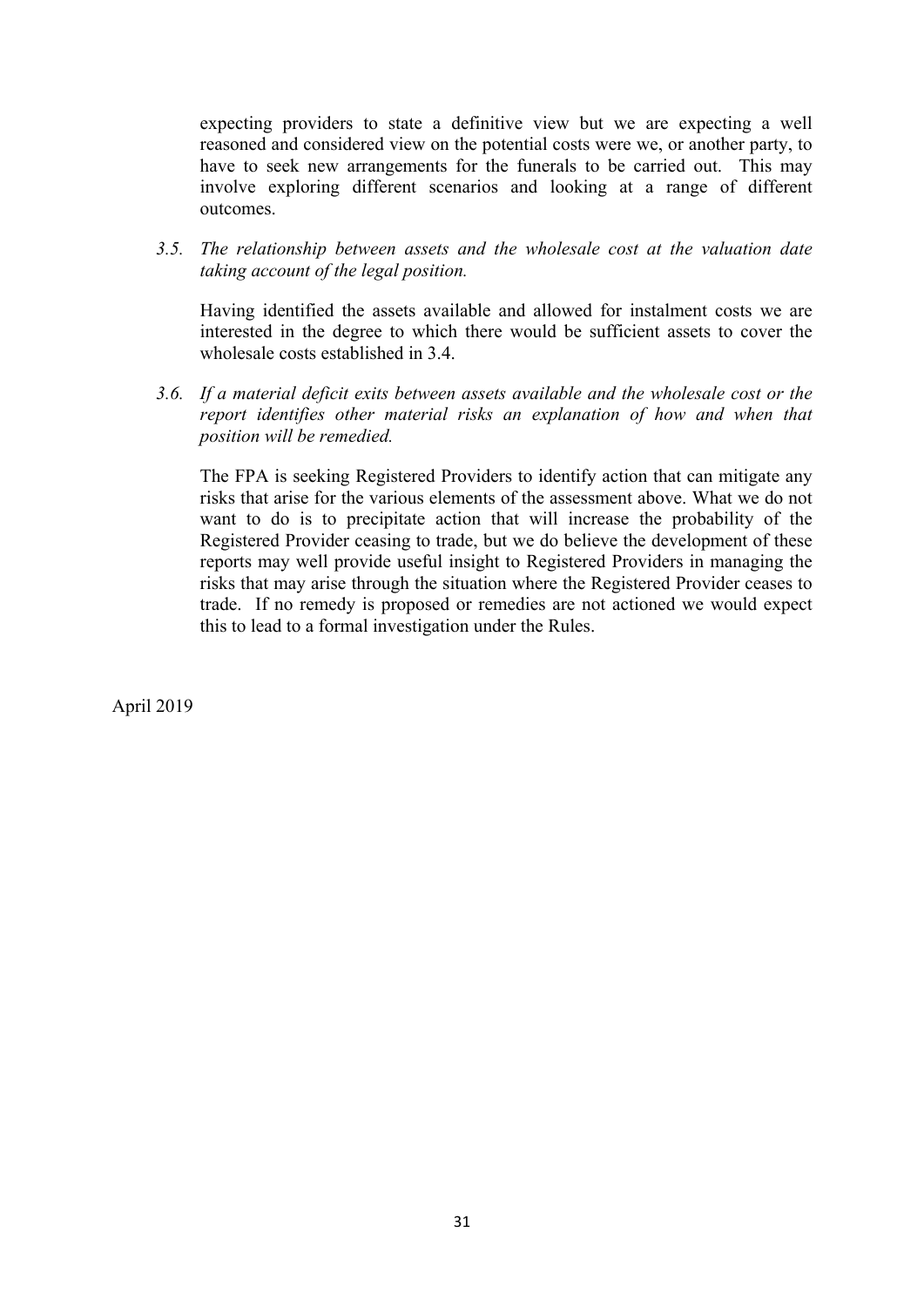### **Appendix 3**

### **INVESTIGATION AND DISCIPLINARY PROCESS**

#### **1. Introduction**

The FPA Rules set out in detail the FPA process when looking at matters of concern from investigatory work through to the disciplinary process and any resulting action. This Appendix is intended to provide a guide to that process and not to replace the Rules. If there is any conflict at any time between this guidance and the Rules then the Rules will have precedence. This guidance will be updated from time to time in light of emerging practice and feedback.

### **2. Outline of the Overall Process**

The FPA's overall approach to regulation is to prevent consumer detriment rather than wait until things go wrong and then punish the miscreants. However, we recognise that there will be circumstances where Registered Providers are alleged to have breached or do breach our Rules or Code of Practice (Code). Given this we need an approach that addresses any such allegations or breaches and ensures that where appropriate customer detriment is resolved and action is taken to ensure that there will be no repeat of any breach. The first stage in such an approach will be the Registered Provider engaging with the FPA management to provide an initial factual summary. Having obtained that information the FPA will then consider what, if any, further action is necessary.

In deciding the next stage the matter will be referred to the Authority's Compliance Committee who can under the Rules, instigate a formal Investigation. If they choose to do so they will:

- Let the provider know that an investigation has commenced and ask for input from the provider.
- Potentially seek evidence from a skilled person.
- Consider the evidence and potentially place some requirements on the provider.
- Potentially level a fine with a limit of £10,000.
- Monitor any follow up actions.
- Potentially recommend disciplinary action.
- Potentially make a public statement of action taken.

The process does allow the Registered Provider to make representations and appeal any decisions.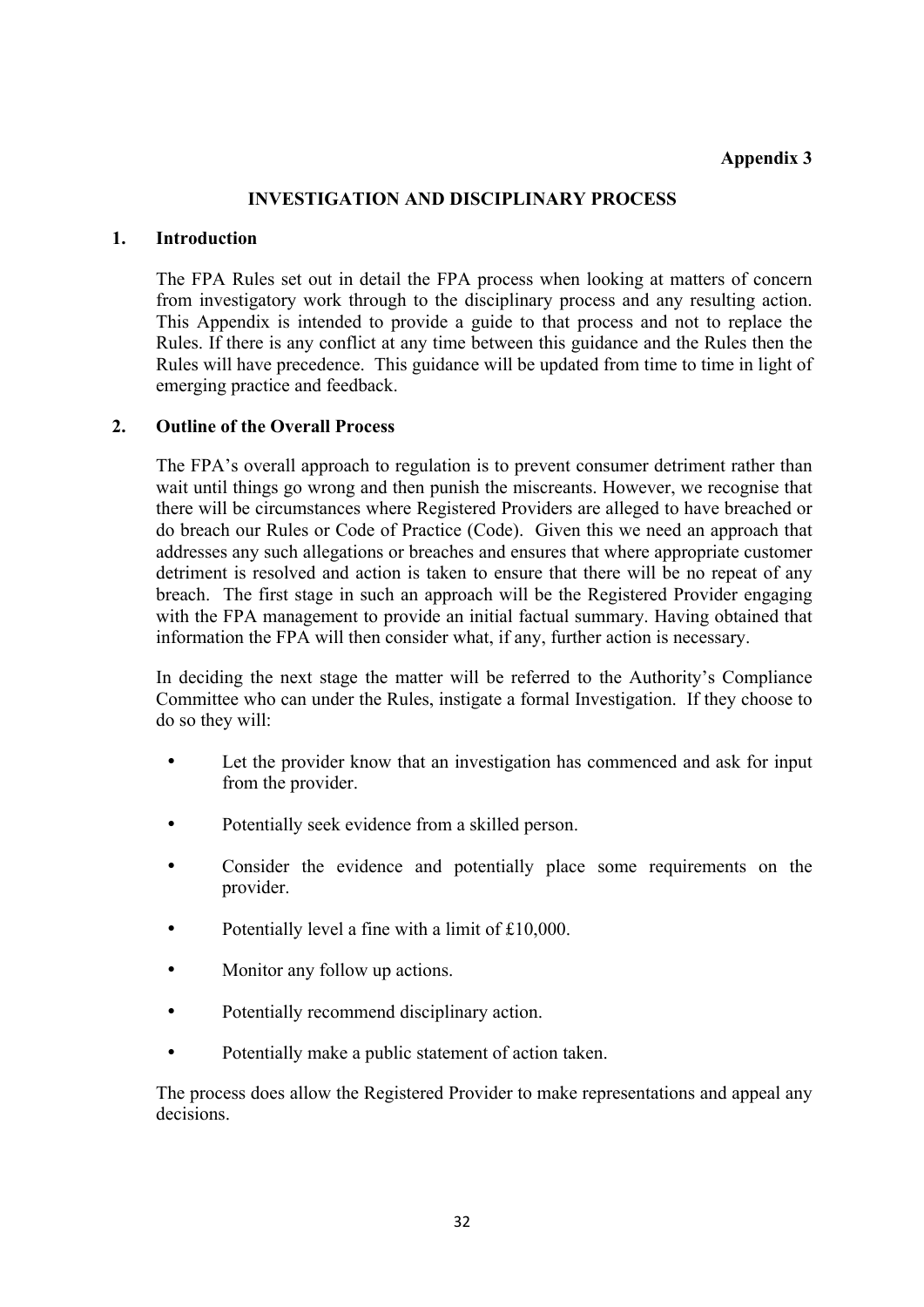If because either the provider appeals any decision from this part of the process or the Authority decides the issue is sufficiently serious to require disciplinary action, then the Rules provide for a separate Disciplinary Process.

The Disciplinary Process is overseen by an independent Disciplinary Panel who will consider the appeal from the Registered Provider against the Compliance Committee's Directions from an investigation or the authority's case against a Registered Provider. Both parties will be given the opportunity to submit evidence and the Panel will then come to a decision. If the Panel find against the Registered Provider then they can levy penalties, require compensatory payments to be made and potentially remove registration.

Either the Registered Provider or the Authority can appeal the Panel's decision, and in that case a separate Disciplinary Appeals Tribunal hears that appeal. The acceptable reasons for an appeal are largely procedural, though a Registered Provider can in limited circumstances introduce new evidence. The decision of the Tribunal is final and binding on both parties.

The remaining sections of this guidance expand further on both the investigatory process and the disciplinary process.

# **3. The Compliance Committee Investigatory and Enforcement Powers**

Under the FPA Rules power to formally investigate lies principally with The Compliance Committee. They may investigate any matter but the key driver to the initiation of an investigation is a breach or potential breach of the FPA Rules or Code of Practice.

The first stage of an investigation involves the Compliance Committee advising the Registered Provider in writing that an investigation has commenced. This document (Investigation Notice) will give an outline of the matter being investigated. Following serving an Investigation Notice the Compliance Committee will then seek evidence in relation to the matter being considered. The Compliance Committee may seek written input and may also require the Registered Provider to attend investigatory hearings. The Registered Provider will be given fair opportunity to present their version of events in relation to the matter under investigation.

If, following the investigation the Compliance Committee determines that the Registered Provider has breached the Rules or Code or, is unable to meet them, then the Committee can serve a "Direction" on the Registered Provider. This is a formal notice that will set out:

- The reasons why the Compliance Committee believes that the Registered Provider has breached the Rules or Code or is unable to meet them.
- The action the Compliance Committee requires the Registered Provider to take and by when to remedy the failure.

In addition to these requirements the Compliance Committee can propose: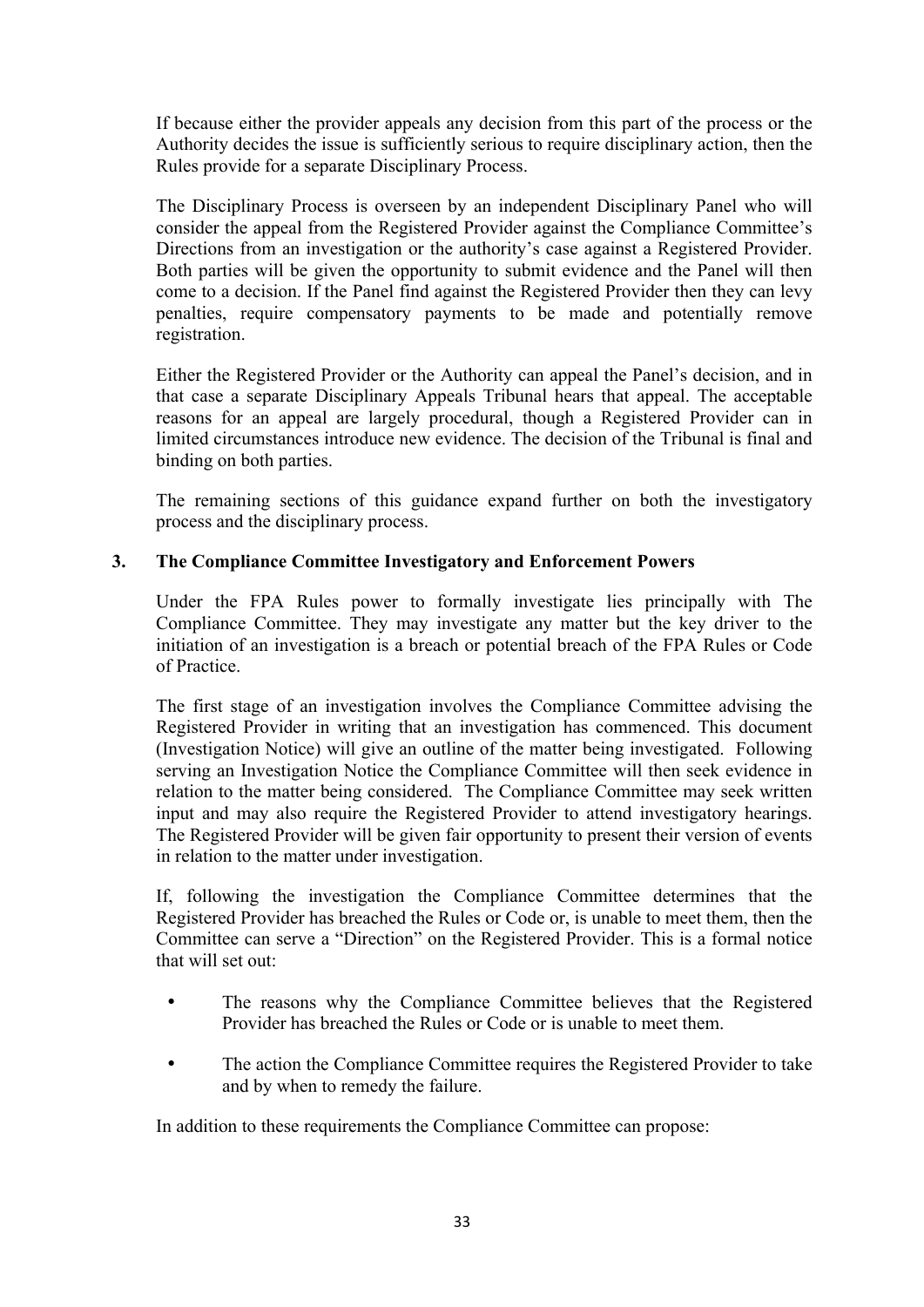- The appointment of a skilled person to investigate the matter further. The Registered Provider would meet the cost of this investigation and the skilled persons appointment would need to be separately agreed by the FPA Board.
- A financial penalty up to a maximum of £10,000 reflecting the Compliance Committee's view of the seriousness of the circumstances. In addition the Compliance Committee may require the Registered Provider to meet the Compliance Committee's reasonable costs incurred in carrying our the investigation.
- To make a public statement regarding any contravention of the Rules. Such statement can only be made after the Provider has had opportunity to make representations.

In any event, the Registered Provider may within 14 days of the service of a Direction make representations on any aspect of the Direction. Following receipt of any such representations, the Compliance Committee shall consider any representations made and may confirm, vary or revoke the Direction.

The Compliance Committee may at any time vary or revoke a Direction by written notice to the Registered Provider. This may be because they determine sufficient remedial progress has been made or other relevant circumstances have altered.

It is important for Registered Providers to understand that if a Direction has been served, then the Registered Provider shall not, without reasonable excuse, act in breach of it and the burden of proving such reasonable excuse shall be on the Registered Provider.

If it appears to the Compliance Committee following an investigation or otherwise that a Registered Provider has not complied or can no longer comply with the FPA Rules or Code, and it is therefore necessary to protect customers, then the Compliance Committee may suspend the registration of that Registered Provider.

For such a suspension the Compliance Committee must serve a written Suspension Notice which sets out the reasons for the Suspension, when it takes effect and the Authority's intended public communication of the suspension.

The Registered Provider may then appeal against the issue of the Suspension Notice to a separate Disciplinary Panel (see below for the Disciplinary Process) on the basis the Suspension Notice was a Disciplinary Notice.

If the Registered Provider chooses to appeal then they can also apply for the operation of the Suspension Notice, including any public communication to be stayed pending the outcome of that appeal. In that case the application shall be made to the chairman of the Disciplinary Panel and the Authority shall make arrangements for such applications to be heard promptly and in any event within 48 hours of a Suspension Notice coming into operation.

There are also provisions in the Rules if it appears to the Chair of the Compliance Committee that urgent action needs to be taken in respect of any matter relating to a Registered Provider, they shall be authorised to exercise such powers of the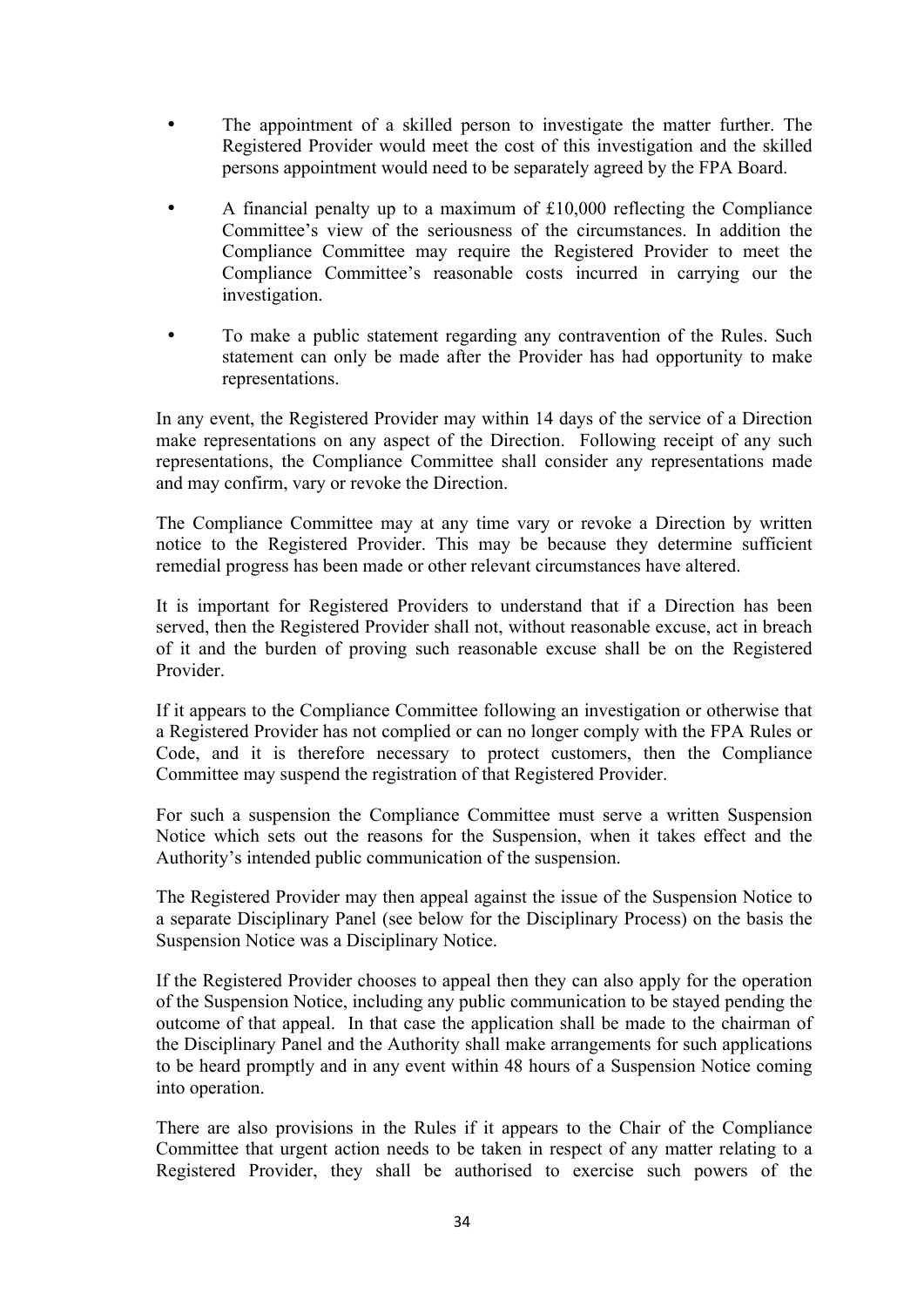Compliance Committee, as they consider appropriate. Where that happens the chair must give written notice to the other members of the Compliance Committee within 24 hours of doing so and at the same time shall give notice of a meeting of the Compliance Committee (which shall be held within 7 days of the date of that notice) at which the other members of the Compliance Committee may receive a full report from the Chairman and, if appropriate, ratify the action he has taken.

The Compliance Committee has further requirements to give written notice to the Authority's directors within 7 days of:

- Exercising its compliance powers;
- Concluding any investigation; or
- Serving any Direction or Suspension Notice.

The directors of the Authority can decide whether it is appropriate to commence disciplinary proceedings against the Registered Provider concerned.

### **4. The Disciplinary Process**

Further to any process that may or may not have been undertaken by the Compliance Committee, the Authority may institute disciplinary proceedings against a Registered Provider where it considers that the Registered Provider is guilty of misconduct or has ceased to be a fit and proper person. Misconduct is specifically defined in the Rules as a breach of the Rules or Code of Practice, breach of any condition of registration, failure to comply with a Direction or the provision to the Authority of information (including information for the purposes of obtaining registration) which is false, misleading or inaccurate in a material particular.

The first stage of the Disciplinary process is that the Authority serves a Disciplinary Notice on the Registered Provider concerned setting out the acts of misconduct or reasons why the Registered Provider has ceased to be fit and proper together with a summary of the facts relied upon.

Following serving of the Disciplinary Notice the Registered Provider may, within 28 days serve on the Authority a Defence responding to all or any of the allegations in the Disciplinary Notice and giving reasons.

If the Registered Provider has served no such Defence within 28 days, then the Disciplinary Notice shall be deemed to be accepted by that Registered Provider.

A Disciplinary Panel appointed by the Authority will undertake the Disciplinary Process. This Panel shall comprise a chairman who is a legally qualified Independent Person and two other persons, one of whom shall be an Independent Person. No person shall serve on a Disciplinary Panel if he has a direct personal or financial interest in the case or has been involved in any preliminary consideration of that case including any Compliance Committee investigation.

Disciplinary Panel hearings will be held in private and the chairman of the Disciplinary Panel will shall determine the procedure allowing for: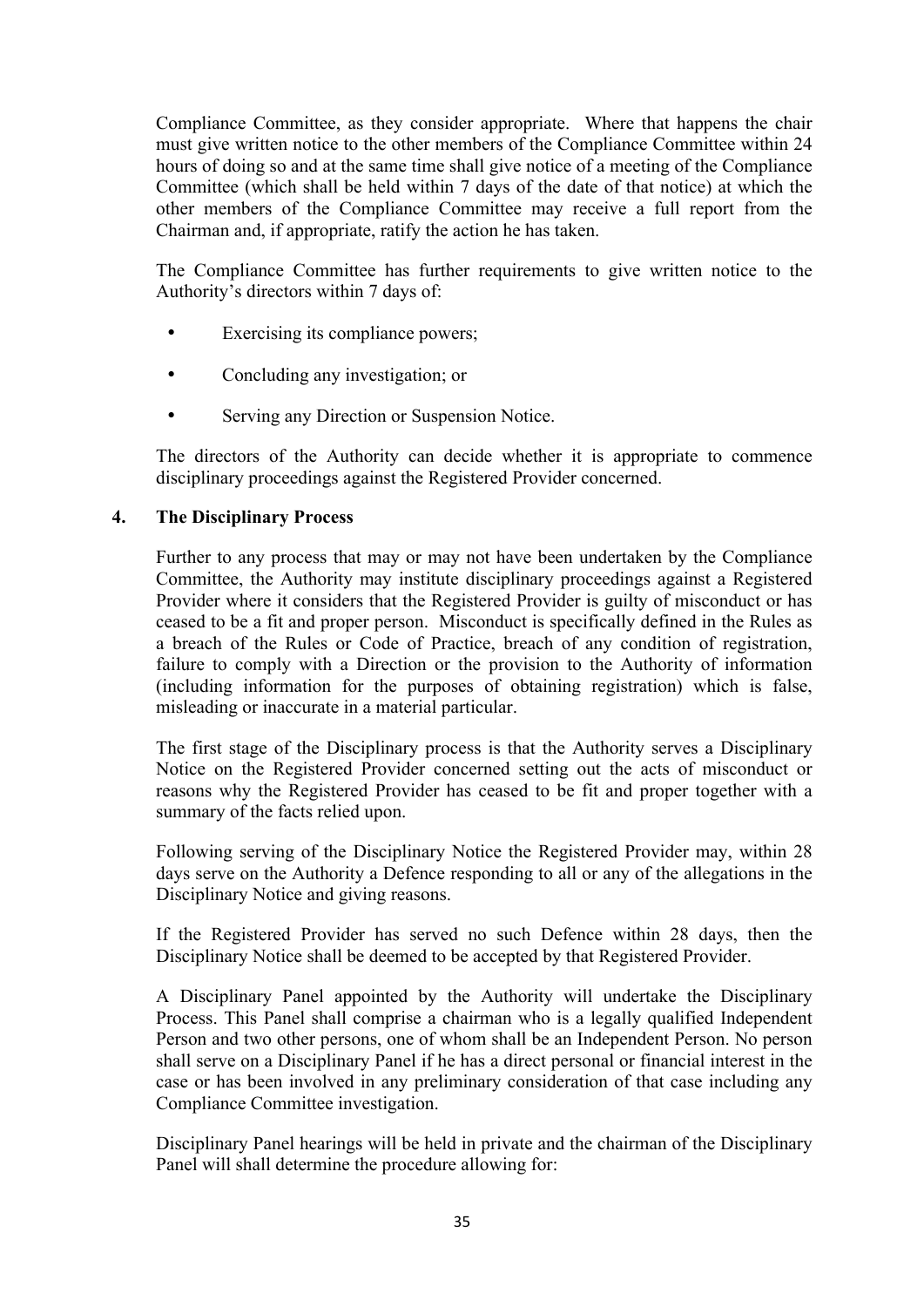- the Authority opening its case;
- the Authority calling witnesses or producing evidence in support of the Disciplinary Notice;
- the Registered Provider calling witnesses and adducing evidence;
- both parties cross-examining and re-examining any witnesses;
- the Authority addressing the panel;
- the Registered Provider addressing the panel.

Except where otherwise provided in the Rules, in proceedings before the Disciplinary Panel the burden of proof shall be on the Authority.

The Disciplinary Panel shall not be bound by any enactment or rule of law relating to the admissibility of evidence in proceedings before any court of law. At a hearing before the Disciplinary Panel a Registered Provider may be legally represented and, where the Registered Provider is not an individual, may be represented by one of its officers.

Within 28 days of announcing its decision the Disciplinary Panel shall serve a Disciplinary Decision on the parties setting out its findings of fact, the reasons for its decision and any penalty to be imposed on the Registered Provider. This notice should advise the parties of their right of appeal (see below).

Where the Disciplinary Panel is satisfied that the Registered Provider has committed an act of misconduct, it shall take into account any representations made by the parties before deciding the penalty to be imposed, whether registration should be terminated or continue subject to conditions, and the terms and conditions, compensation and costs to be imposed or ordered.

Where the Disciplinary Panel is satisfied that the Registered Provider is no longer fit and proper it shall take into account any representations made by the parties before deciding whether the termination of registration should be subject to conditions and the terms and conditions, compensation and costs to be imposed or ordered.

The Disciplinary Panel may impose one or more of the penalties set out below taking into account any material history of the Registered Provider and any acts of misconduct other than those charged which the Registered Provider admits and wishes to take into consideration. The penalties are:

- A reprimand.
- A fine of up to a maximum of 5% of Turnover as recorded in the Statement of Comprehensive Income included in the Registered Provider's most recent filed accounts or if less £100,000. If no such Statement of Comprehensive Income exists an equivalent value for Turnover will be assessed, by the FPA, based on generally accepted accounting practices prevailing at that time.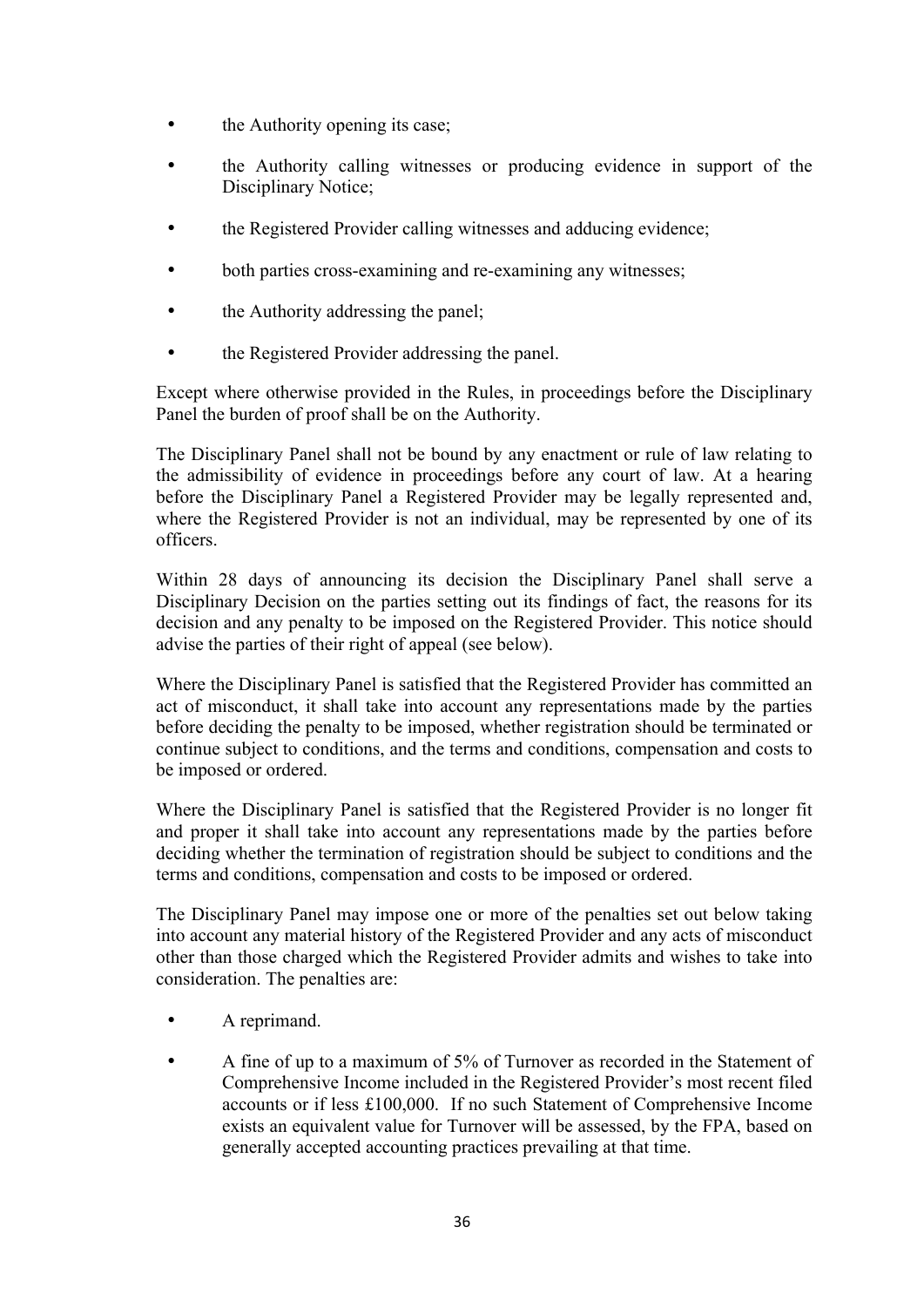Where the Disciplinary Panel is satisfied that a Registered Provider is no longer fit and proper it shall terminate the registration of that Registered Provider.

The Disciplinary Panel may impose such conditions as appropriate and may include a requirement that a Registered Provider takes steps to remediate any customer detriment and remedy or avoid a breach of the Rules or a condition on the registration of that Registered Provider.

Unless the Disciplinary Panel determines otherwise, any penalty imposed shall come into effect upon service of the Disciplinary Decision Notice.

The Disciplinary Panel may at its sole discretion advise the Authority to make the results of the Disciplinary Decision Notice public but only after any opportunity to Appeal has been exhausted.

In addition to any penalty, the Disciplinary Panel may make an order requiring a Registered Provider to pay compensation to a client where, on an application made by or on behalf of the client, the Disciplinary Panel is satisfied that the client has suffered a quantifiable financial loss as a consequence of the Registered Provider's misconduct. It should be noted that the Authority could make such an application on behalf of a client or group of clients.

The amount of compensation to be paid by the Registered Provider shall be such amount (not exceeding £10,000 – per client) as the Disciplinary Panel considers appropriate in all the circumstances of the case, having regard to the financial loss sustained.

The Disciplinary Panel may order any party to the proceedings to pay costs and such costs may include but shall not be limited to the remuneration of members of the Disciplinary Panel, administrative costs and costs incurred in the investigation, preparation and presentation of the case. Costs may be awarded against the Authority but only if, in the opinion of the Disciplinary Panel, the Authority has behaved unreasonably in the commencement or conduct of the proceedings.

An important part of the process is that both the Registered Provider and the Authority have the right to appeal to a separate body (the Disciplinary Appeal Tribunal) against a decision by the Disciplinary Panel or any term or condition set out in a Disciplinary Decision.

The Disciplinary Appeal Tribunal shall be appointed by the Authority and shall comprise a chairman who is a legally qualified Independent Person and two other persons, one of whom shall be an Independent Person. As for the Disciplinary Panel, no-one with a direct personal or financial interest in the case or previous involvement can be a member of the Disciplinary Appeal Tribunal.

To lodge an appeal either the Registered Provider or the Authority must serve a notice (Disciplinary Appeal Notice) on the other party ("the Respondent") within 14 days of the service of that Disciplinary Decision. If no notice is served within the 14 day time period then the Disciplinary Decision shall be regarded as final and binding on the parties.